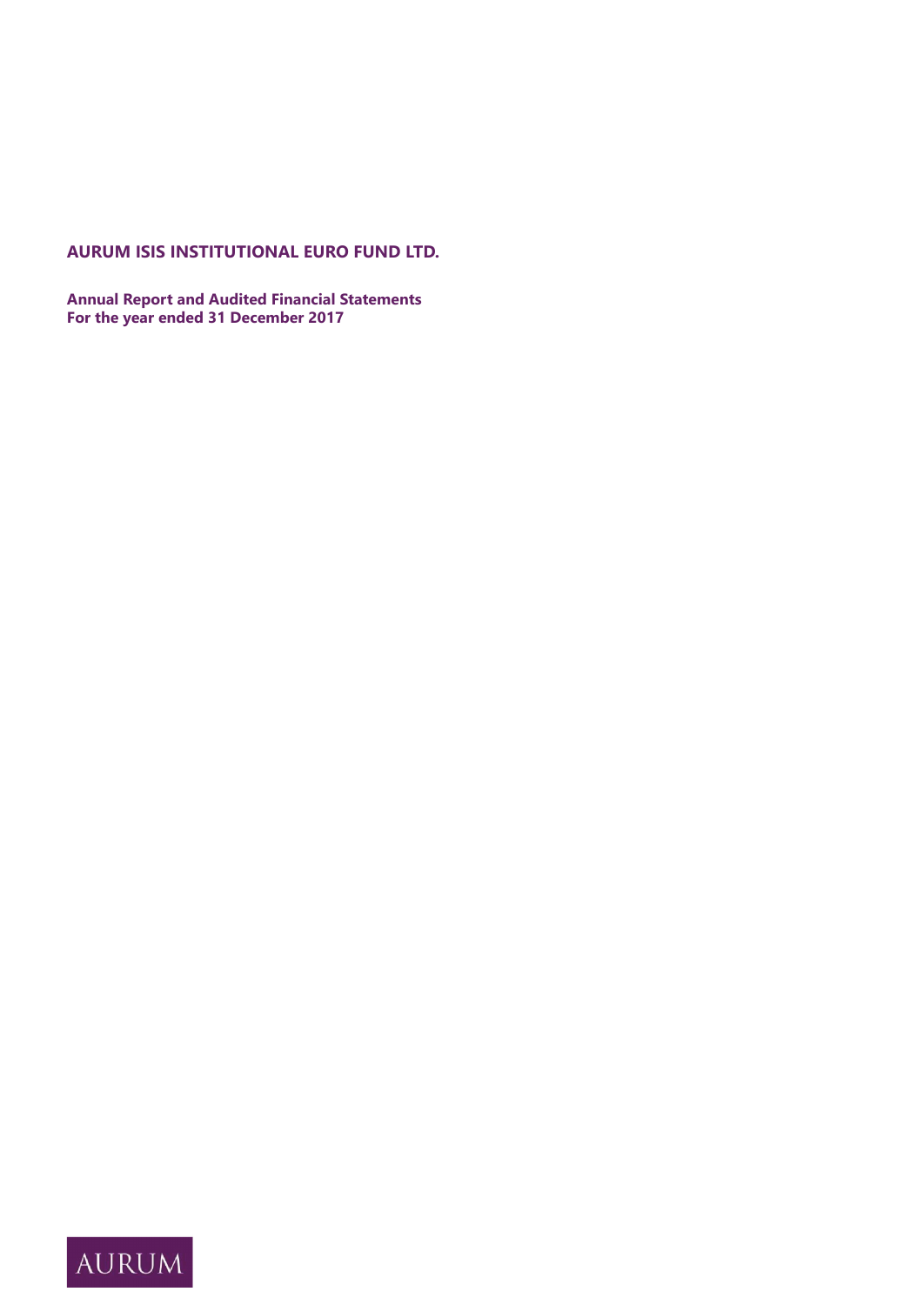## **Annual Report and Audited Financial Statements Contents**

|                                                                       | Page      |
|-----------------------------------------------------------------------|-----------|
| Directors and Service Providers                                       | $1 - 2$   |
| Environmental, Social and Governance ("ESG") Statement                | $3 - 7$   |
| Directors' Report                                                     | $8 - 9$   |
| Independent Auditor's Report                                          | $10 - 12$ |
| Portfolio Statement as at 31 December 2017                            | 13        |
| Statement of Comprehensive Income for the year ended 31 December 2017 | 14        |
| Statement of Financial Position as at 31 December 2017                | 15        |
| Statement of Cash Flows for the year ended 31 December 2017           | 16        |
| Notes to the Financial Statements                                     | $17 - 26$ |

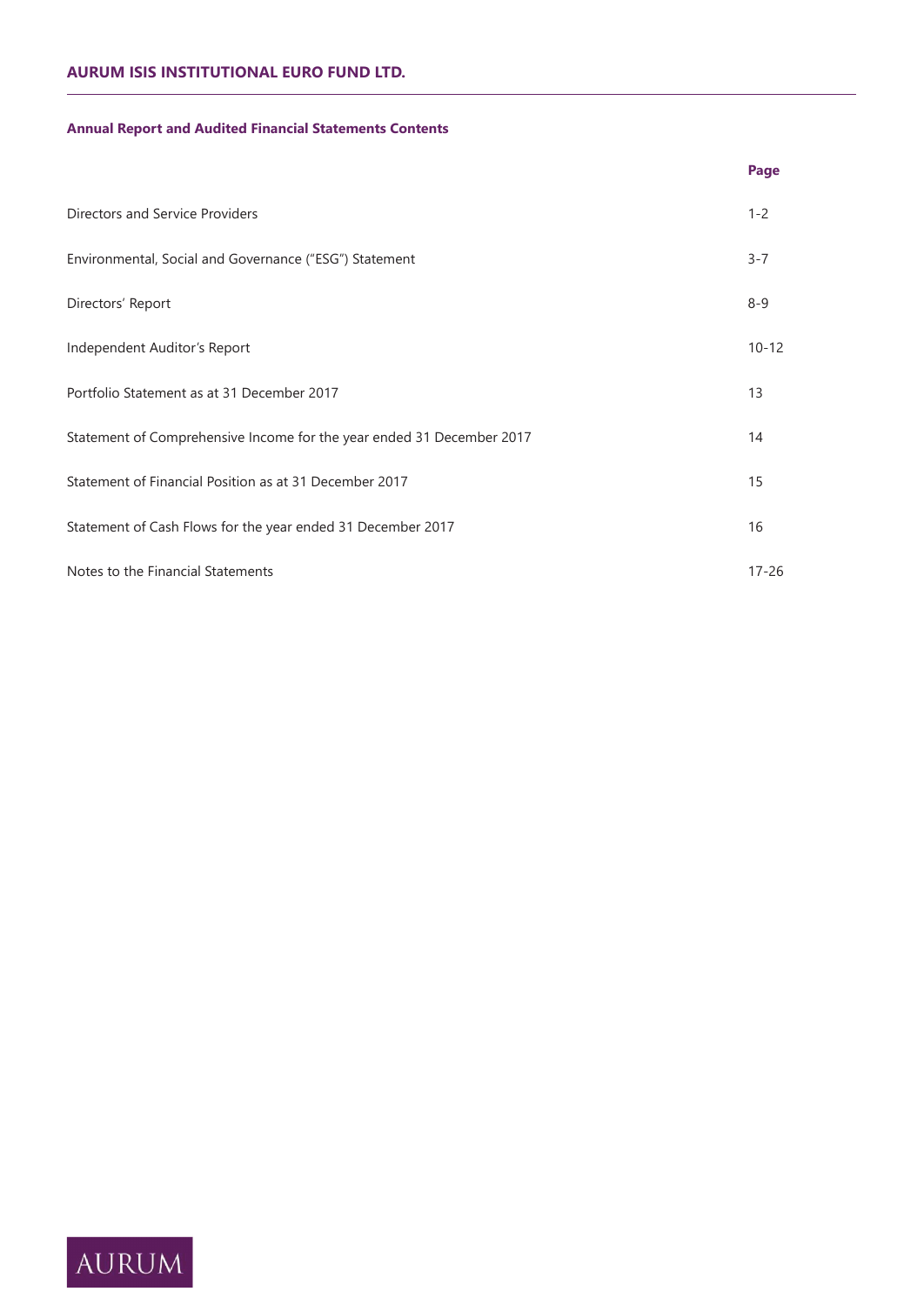## <span id="page-2-0"></span>**Directors and Service Providers**

| Company                                               | Aurum Isis Institutional Euro Fund Ltd.<br>Aurum House<br>35 Richmond Road<br>Hamilton HM 08<br>Bermuda                                                                                       |
|-------------------------------------------------------|-----------------------------------------------------------------------------------------------------------------------------------------------------------------------------------------------|
| Directors                                             | Dudley R Cottingham<br>Tina Gibbons<br>Adam Hopkin<br>Christopher C Morris<br>Kevin Gundle<br>Anabel Mackiet<br>Bronwyn Wright <sup>+</sup><br>Fiona Mulhall <sup>+</sup><br>Michael J Harvey |
|                                                       | tIndependent Directors in accordance with Irish Stock Exchange listing requirements for Investment Funds                                                                                      |
| Promoter<br>& Investment Adviser                      | Aurum Fund Management Ltd.<br>Aurum House<br>35 Richmond Road<br>Hamilton HM 08<br>Bermuda                                                                                                    |
| Custodian                                             | Northern Trust Fiduciary Services (Ireland) Limited<br>George's Court<br>54-62 Townsend Street<br>Dublin 2<br>Ireland                                                                         |
| Administrator,<br>Sub-Registrar and<br>Transfer Agent | Northern Trust International Fund Administration Services (Ireland) Limited<br>George's Court<br>54-62 Townsend Street<br>Dublin 2<br>Ireland                                                 |
| Bermuda Administrator,<br>Registrar & Secretary       | Global Fund Services Ltd.<br><b>Century House</b><br>16 Par-la-Ville Road<br>Hamilton HM 08<br>Bermuda                                                                                        |
| Auditor                                               | <b>KPMG</b><br><b>Chartered Accountants</b><br>1 Harbourmaster Place<br>International Financial Services Centre<br>Dublin 1<br>Ireland                                                        |
| Sponsoring Member<br>for Bermuda Stock<br>Exchange    | Continental Sponsors Ltd.<br>Century House<br>16 Par-la-Ville Road<br>Hamilton HM 08<br>Bermuda                                                                                               |
| Sponsoring Member<br>for Irish Stock<br>Exchange      | J&E Davy<br>Davy House<br>49 Dawson Street<br>Dublin 2<br>Ireland                                                                                                                             |

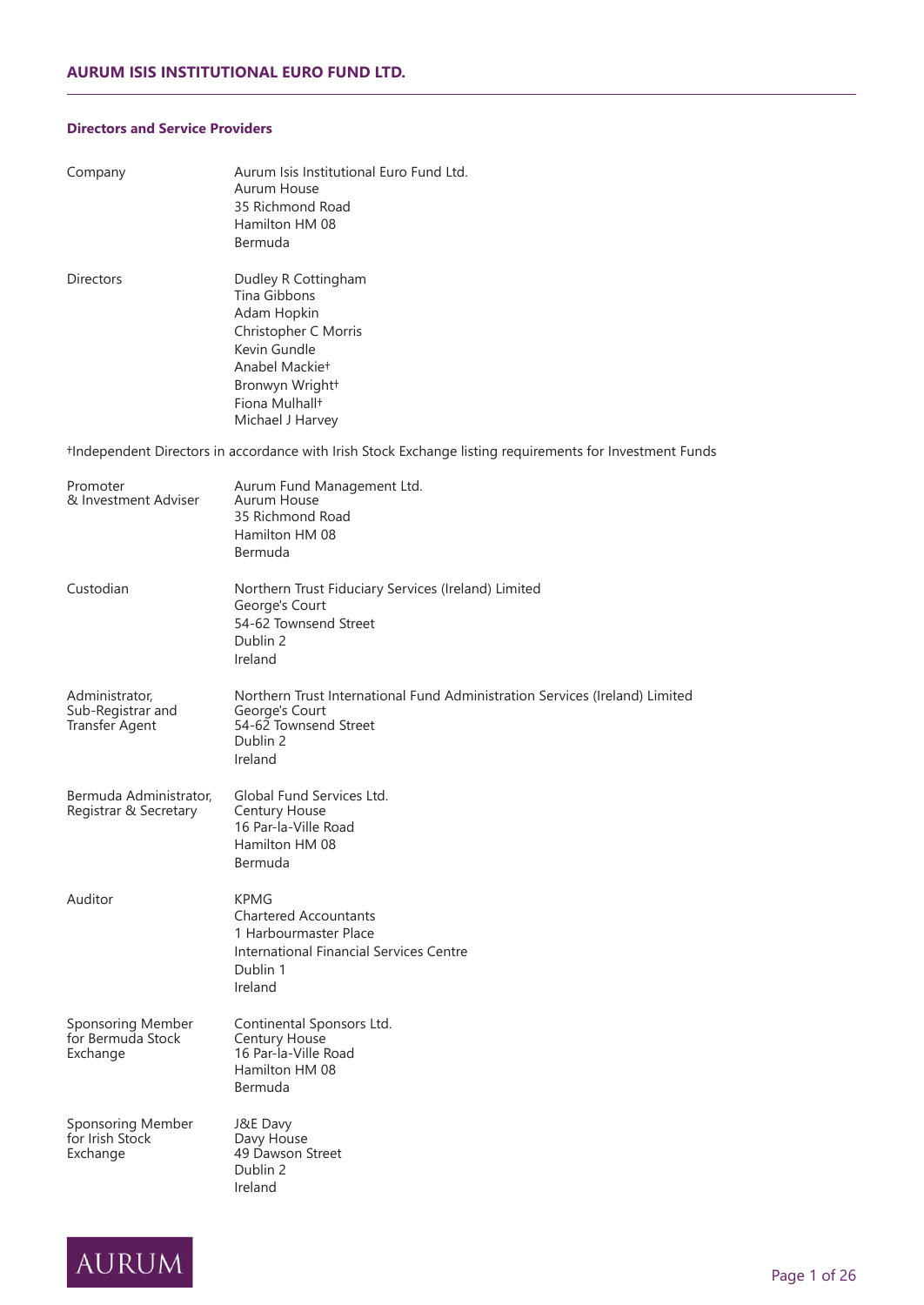## **Directors and Service Providers (Continued)**

| Clarendon House |
|-----------------|
| 2 Church Street |
| PO Box HM 666   |
| Hamilton HM CX  |
| Bermuda         |
|                 |

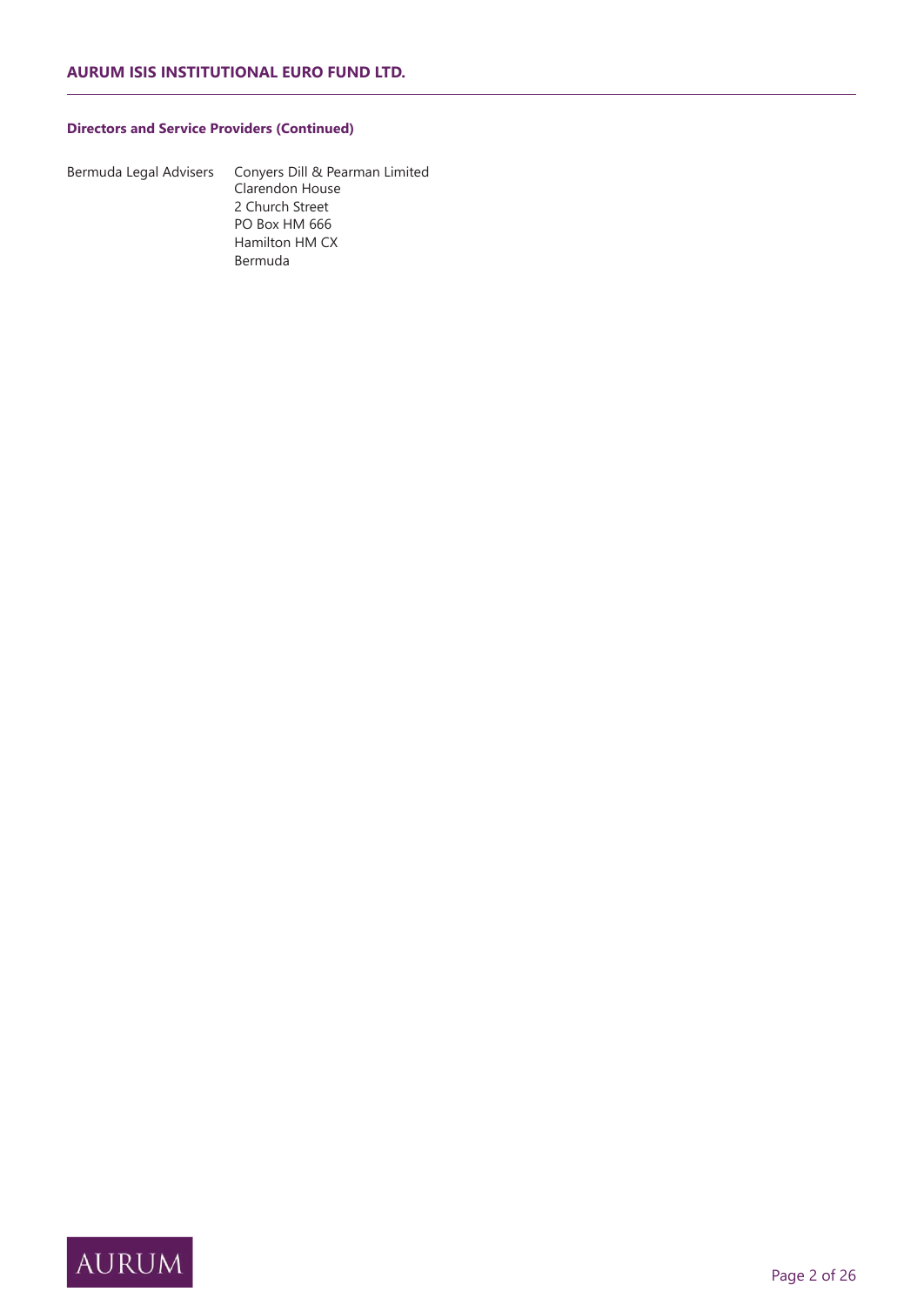## <span id="page-4-0"></span>**Environmental, Social and Governance ("ESG") Statement**

The Aurum group have a strong and committed approach to addressing environmental, social and governance issues ("ESG"), both in the way we run our business and in our approach to social responsibility. Aurum believes that environmental and social issues are important to any person or entity that breathes, eats, drinks water or utilises resources. There is a misperception that human beings, businesses and economic systems are separate from the environment and social issues. Incorporating these issues is vital to running any business.

The underlying funds held by the Aurum portfolios invest in a wide range of asset classes, some for only very short time periods. In aggregate, the holdings of each Aurum portfolio are exposed to thousands of different stocks, currencies, government bonds, and commodities. The difficulty of assessing ESG compliance varies according to asset class - consider currency or volatility-focused strategies, for example. Continuous measurements of the underlying funds' investments will hopefully be possible in the future, but currently no clear ESG metrics or systems exist to access all the exposures in a timely fashion.

Generating long-term sustainable returns is dependent on environmental, social and economic factors and is at the core of our business philosophy. We understand that a business that is not in harmony with the ecosystem within which it functions is doomed to fail. Accordingly, Aurum embraces the notion of interconnectivity and recognises that being part of an ecosystem comes with a wider social and environmental responsibility. We are very aware of the issues and misconceptions surrounding socially responsible investment ("SRI"). SRI, however, is in its infancy and we believe it will evolve and respond to these issues. We are actively monitoring this asset class and are looking to engage with providers to further broaden our understanding of their impact.

In the meantime, if an asset manager or investor is unable to implement SRI, or if SRI is not in their mandate to do so, they can still make a difference by choosing to invest philanthropically in regeneration, conservation and positive impact programmes.

We believe that, for businesses operating today, this should be a normal expense i.e. - the standard way of doing things. Businesses should give something back and try to regenerate the planet in some way. We believe the United Nations 17 Sustainable Development Goals are an important step in raising awareness and encouraging action to ensure a sustainable planet and future for those generations that will inherit it. We have, where possible, aligned our activity to meet these goals.

#### **ENVIRONMENTAL**

# **Aurum Impact Investment Solution**



Aurum has supported the Synchronicity Foundation since it that will have an impact. launched in 2002, it is a registered charity that supports the conservation of biodiversity, ecosystems and species at risk around the world. An Aurum Fund was set up at the same time with the aim to deliver returns that go beyond financial returns because the advisory fee generated from that Aurum Fund supports a number of charities, principally Synchronicity Earth.

## **Outcome**

• Aurum contributes to Synchronicity Earth's operating expenses, which creates stability for the charity and ensures that other donations can be directed to activity

## **Impact**

• Aurum's support has allowed Synchronicity Earth to

help over **70** organisations in nearly **40** countries. **SUSTAINABLE DEVELOPMENT GOALS:**

- 11 Sustainable Cities and Communities
- 13 Climate Action
- 14 Life below Water
- 15 Life on Land

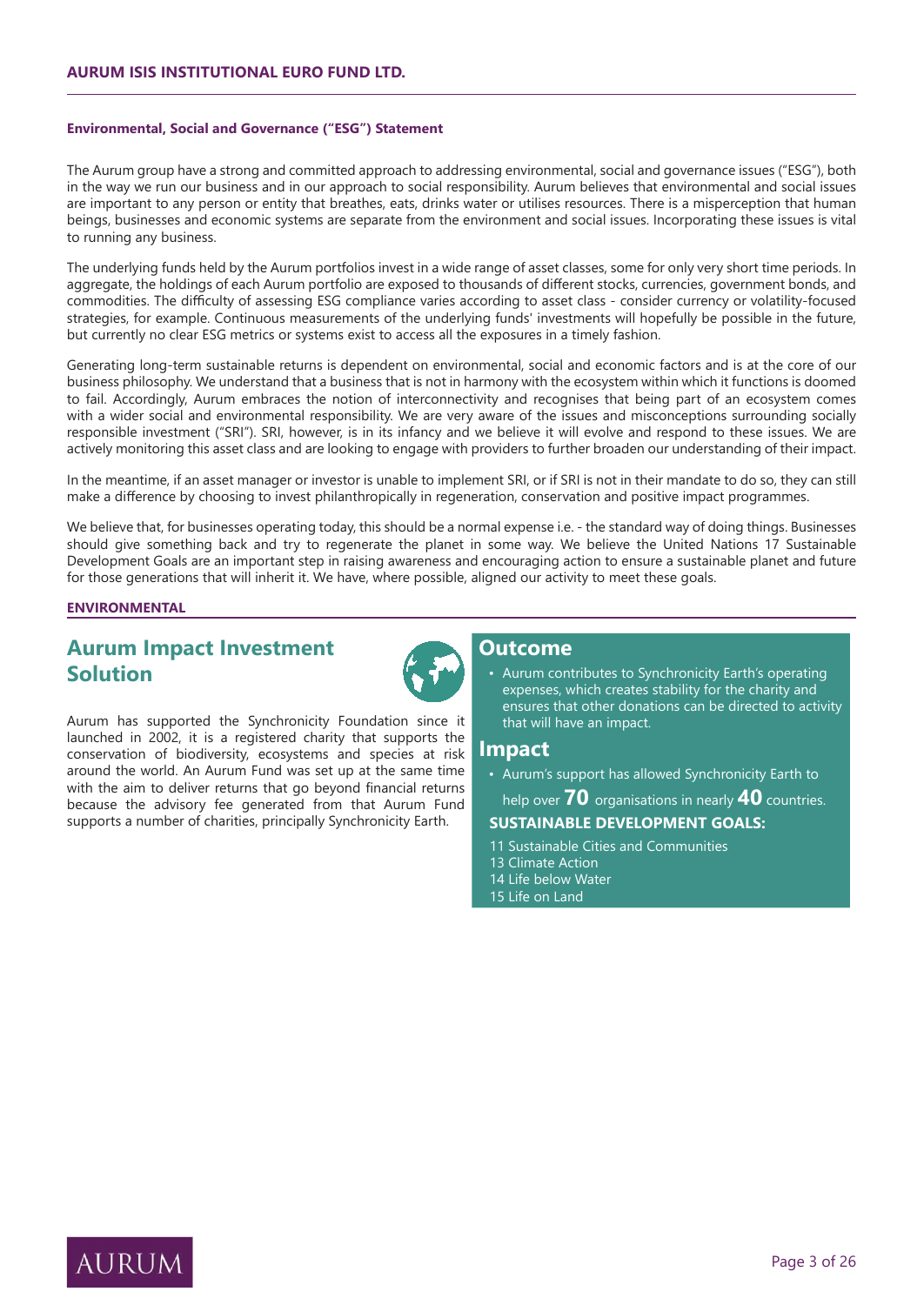## **ENVIRONMENTAL (continued)**

# **Registration Portfolios and Contract Portfolios**



In 2015 the Synchronicity Earth Regeneration Portfolio was created  $\frac{1}{\sqrt{1+\epsilon}}$ in collaboration with Aurum. It is an initiative to create strategic funding partnerships between corporates and environmental non-government organisations ("NGOs") in order to regenerate natural habitats. The portfolios provide a scalable solution that can be adopted by anyone looking to engage in environmental philanthropy.

The first strategic funding partnership that Aurum supported, and continues to support, was Hutan, a Sabah-based NGO that was established in 1998 to restore highly degraded and fragmented forest patches in Malaysian Borneo.

# **Driving Industry Change Change Outcome**

The hedge fund industry deals with complexity and risk every day. Fundamental to its success are analysis of data and the need to understand the impact of trends and systemic change. By extending this approach to environmental impact, the industry is ideally placed to both understand the problems and be part of the solution.

Aurum has a goal to mobilise the hedge fund industry to have a net positive environmental impact.

To achieve this Aurum aims to promote articles written about Project Regeneration using social media and industry publications, and engage with participants in the hedge fund industry to support participation in regeneration portfolios.

- Covered the costs of two full time staff and vital equipment for Hutan.
- Contributed to Hutan's reforestation efforts at three

## **Impact**

• Hutan's reforestation unit planted **30,582**

seedlings in 2016.

- **38** native species planted across Hutan's three sites. • Local communities, particularly women,
	- **empowered** to actively manage their natural environment and resources.

## **SUSTAINABLE DEVELOPMENT GOALS:**

- 11 Sustainable Cities and Communities
- 13 Climate Action
- 14 Life below Water
- 15 Life on Land

- Representatives of Aurum have presented the regeneration portfolio at hedge fund stakeholder meetings, to encourage engagement in regeneration portfolio funding.
- Aurum contributed an article promoting the regeneration portfolio for the AIMA journal in 2017.
- Representatives of Aurum held meetings with individual hedge fund managers to promote the regeneration portfolio.

## **Impact**

- Albourne, a leading provider of hedge fund research, mindful of environmental impact of participants travelling long distances to its Singapore 2016 conference, supported a regeneration portfolio partnership.
- **38** native species planted across Hutan's three sites.
- In 2016 a London-based hedge fund began a strategic funding partnership in Ecuador, to support a forest reserve in an area of rich biodiversity and begin reforestation to link the reserve to nearby protected areas.

## **SUSTAINABLE DEVELOPMENT GOALS:**

17 Partnerships for the Goals

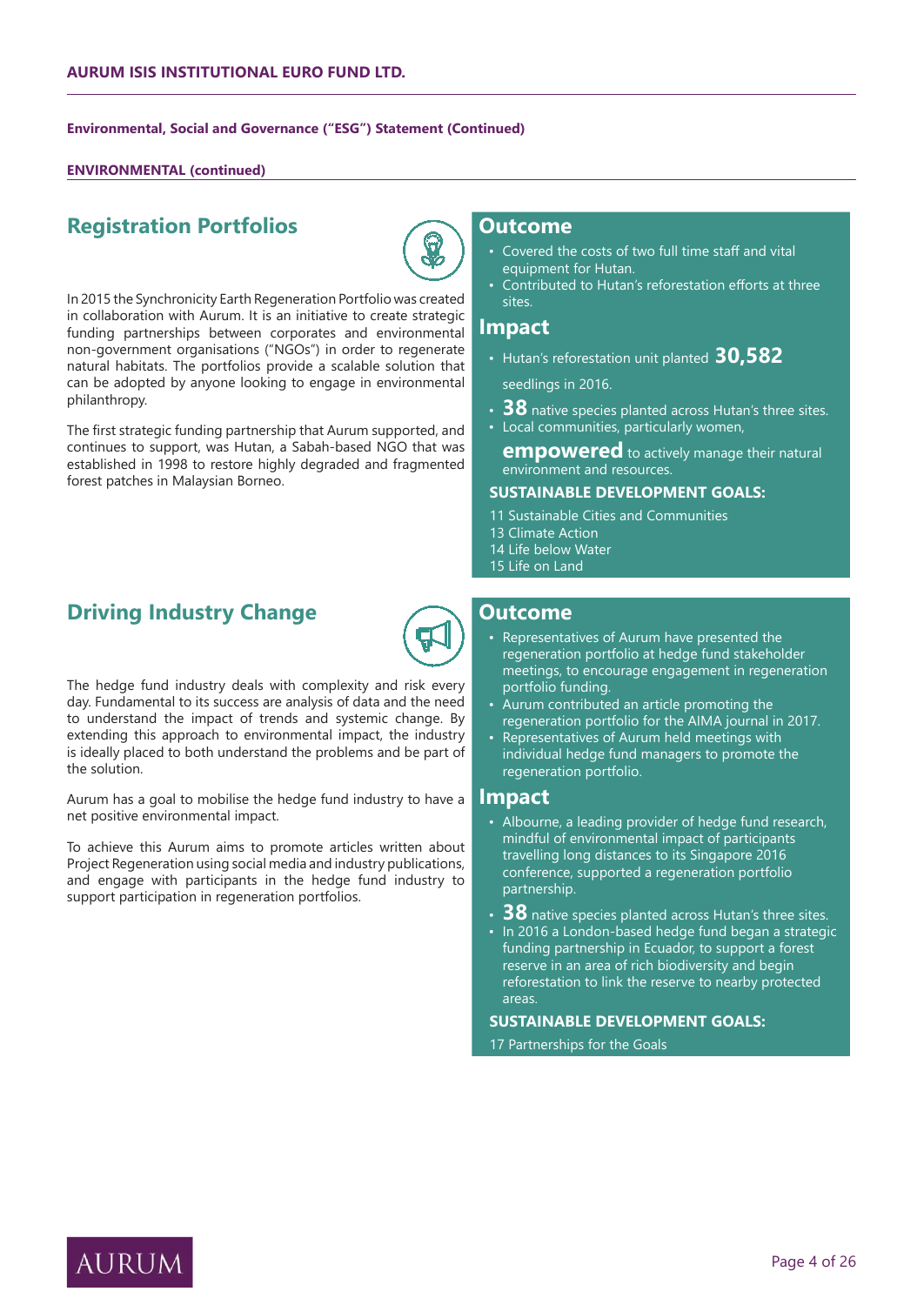## **ENVIRONMENTAL (continued)**

# **Strategic Conservation**



Harnessing the experience, resources and reach of its members and experts, the International Union for Conservation of Nature (IUCN) provides public, private and non-governmental organisations with the knowledge and tools that enable human progress, economic development and nature conservation to take place together. The IUCN has the ability to convene diverse stakeholders and provide the latest science, objective recommendations and on-the-ground expertise, driving its mission of informing and empowering conservation efforts worldwide. It also serves as an official agency monitoring progress towards biodiversity-related targets.

Aurum has been providing funding to assist in covering the core costs of the IUCN since 2012.

## **Outcome**

• Funding for the core costs of the IUCN is crucial for delivery of a range of activities, from maintenance of the Red List of Threatened Species to championing nature's role in achieving the Sustainable Development Goals. Core funding allows the organisation to remain strategic and deliver its mission to 'Influence, encourage and assist societies throughout the world to conserve the integrity and diversity of nature and to ensure that any use of natural resources is equitable and ecologically sustainable.

## **Impact**

- Increased focus on the integration of the conservation and sustainable use of biodiversity in both crosssectoral and sectoral plans in areas like sustainable development, poverty reduction, climate change adaptation/mitigation, as well as trade and international cooperation.
- Creating sector-specific plans for agriculture, fisheries, forestry, mining, energy, tourism and transport (among others).
- Changing development models, strategies and paradigms that integrate biodiversity.

## **SUSTAINABLE DEVELOPMENT GOALS:**

- 13 Climate Action 14 Life below Water
- 15 Life on Land

## **SOCIAL**

# **Transforming Children's Lives**



Aurum has had strong links with Absolute Return for Kids ("ARK") since ARK's formation in 2002. ARK is an education charity that exists to make sure that all children, regardless of their background, have access to a great education and real choices in life. ARK believes that school improvement is not sustainable if it is attempted in isolation. It therefore works with a range of partners on initiatives to improve education systems and to help ensure that children across the world have access to high quality, inspirational education.

## **Outcome**

- Financial support of ARK.
- A Director within the Aurum Group is a trustee of ARK, contributing his time and expertise.

## **Impact**

• Contribute to funding, and advising on, ARK's global education, health and child protection programmes.

## **SUSTAINABLE DEVELOPMENT GOALS:**

4 Quality Education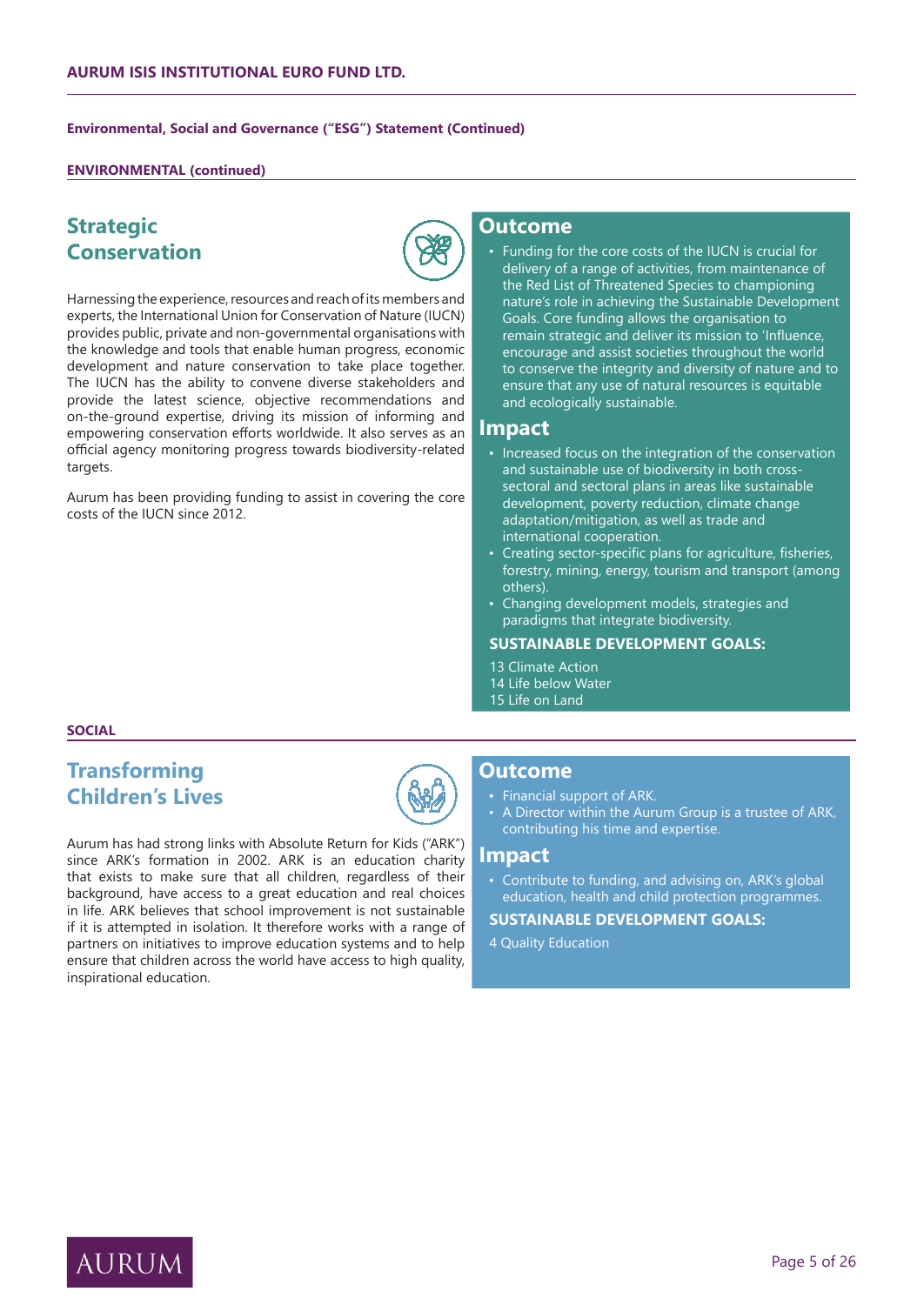## **SOCIAL (continued)**

# **One to One Children's Fund**



Founded in 2001, One to One Children's Fund has established a significant reputation in the spheres of HIV and post-conflict trauma, by developing innovative and sustainable models to fill core gaps in care for vulnerable children. It aims to rebuild and transform lives by first identifying the greatest risks facing children and adolescents and then working with partners to pilot and deliver cost-effective interventions in healthcare, psychosocial services and education. Children and adolescents affected by HIV and AIDS, disability, disease and trauma are empowered to help them realise their full potential and lead healthy, fulfilling lives. Aurum has supported One to One Children's Fund since its inception.

# **Redstart Outcome**

RedSTART's goal is to put people in control of their finances, giving them the skills they need to successfully and sustainably manage their financial futures from a young age.

## **Outcome**

Aurum's support has allowed One to One Children's Fund to focus on core gaps in care for some of the world's most vulnerable children, providing support to children and their families.

## **Impact**

- Kosovo: counselling support to over 10,000 people. Provided training to 40 NGO healthcare professionals and established four day care centres for children with disabilities.
- Antiretroviral support: successful interventions during the AIDS crisis in 2000s. Established a programme enhancing treatment, testing and care in relation to HIV; this was selected as one of the Rockefeller Foundation's top 100 innovations for the 21st Century.
- Bright Futures curriculum: worked with over 5,000 young people in 65 schools to empower girls by covering pressing issues affecting young people such as HIV, sexual health, puberty and gender-based violence.
- Greece: partnered with Refugee Trauma Initiative, an NGO providing quality psychosocial support to refugees in Northern Greece.

## **SUSTAINABLE DEVELOPMENT GOALS:**

- 1 No Poverty
- 3 Good Health and Well-being
- 4 Quality Education
- 5 Gender Equality

• In collaboration with RedSTART, Aurum group employees have hosted sessions with young people aged between 10 and 18 to help put them in control of their finances, giving them the skills they need to successfully manage their financial futures from a young age.

## **Impact**

• 38 young people have received training and tools to help them manage their money and look after their financial futures.

## **SUSTAINABLE DEVELOPMENT GOALS:**

4 Quality Education

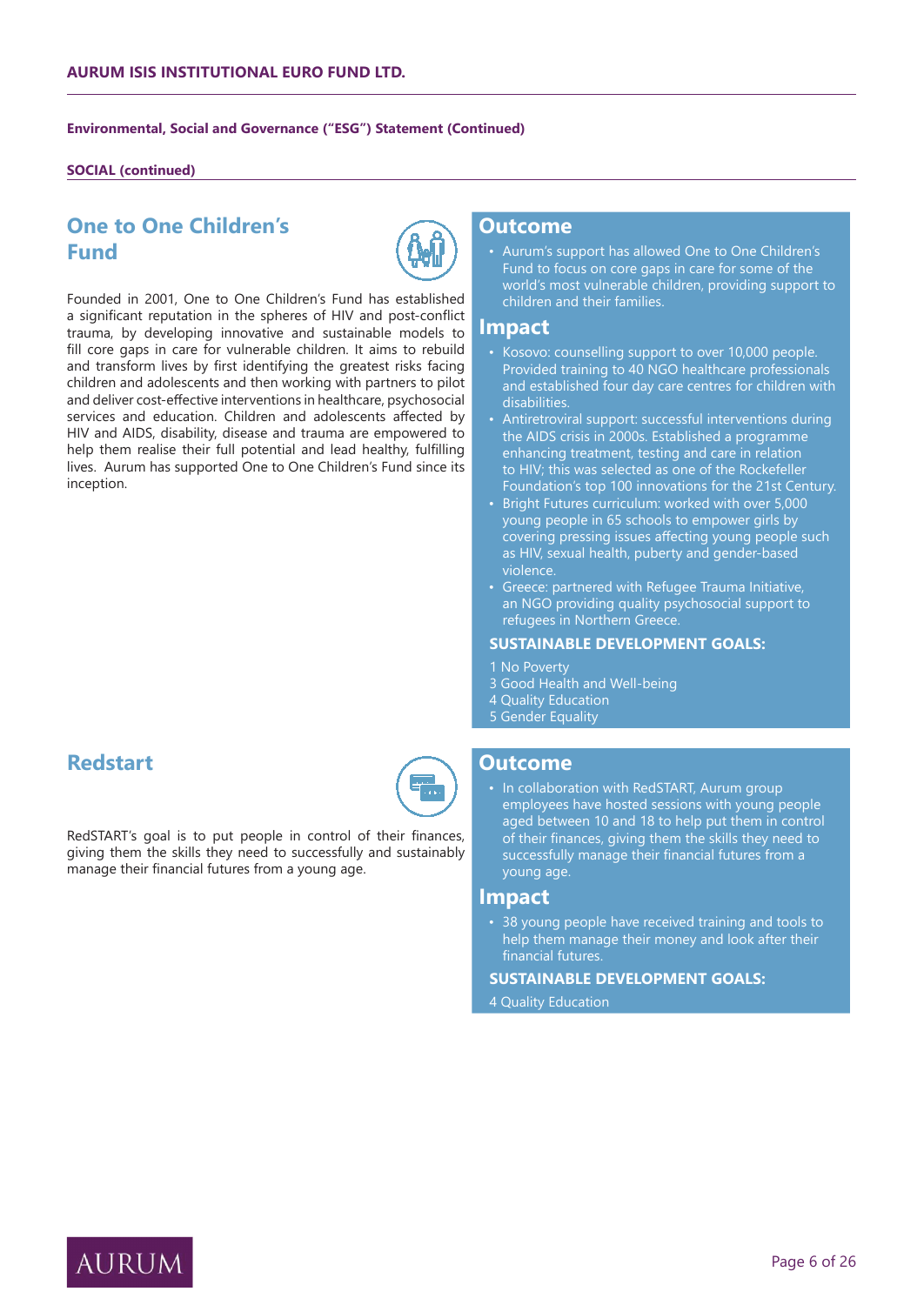## **RESPONSIBLE INVESTMENT**

# **United Nations Principles for Responsible Investment ("PRI")**



Aurum became a signatory to the United Nations Principles for vears. Responsible Investment in 2014. The PRI works to understand the investment implications of ESG factors and to support its signatories in incorporating these factors into their investment and ownership decisions. It acts in the long-term interests of its signatories, of the financial markets and economies in which they operate and ultimately of the environment and society as a whole. An alignment of Aurum's interests with its clients' interests is at the heart of any investment decision. Aurum believes that considering various aspects of ESG is an essential component to good investment decision-making. ESG issues are incorporated into the investment decision-making process when Aurum considers prospective investments and when monitoring existing investments. The core focus of this assessment is on corporate governance. Aurum requires manager personnel and fund directors to have adequate skills and background knowledge.

## **Outcome**

• For Aurum's first submission in 2014 we were awarded a B score. We are pleased to report that in 2015 and 2016 we improved on this, receiving an A score in both

## **Impact**

• In 2017 Aurum participated in a PRI consultation to give input to its proposed ESG guidance document for hedge funds seeking to incorporate ESG matters into their businesses and their portfolios.

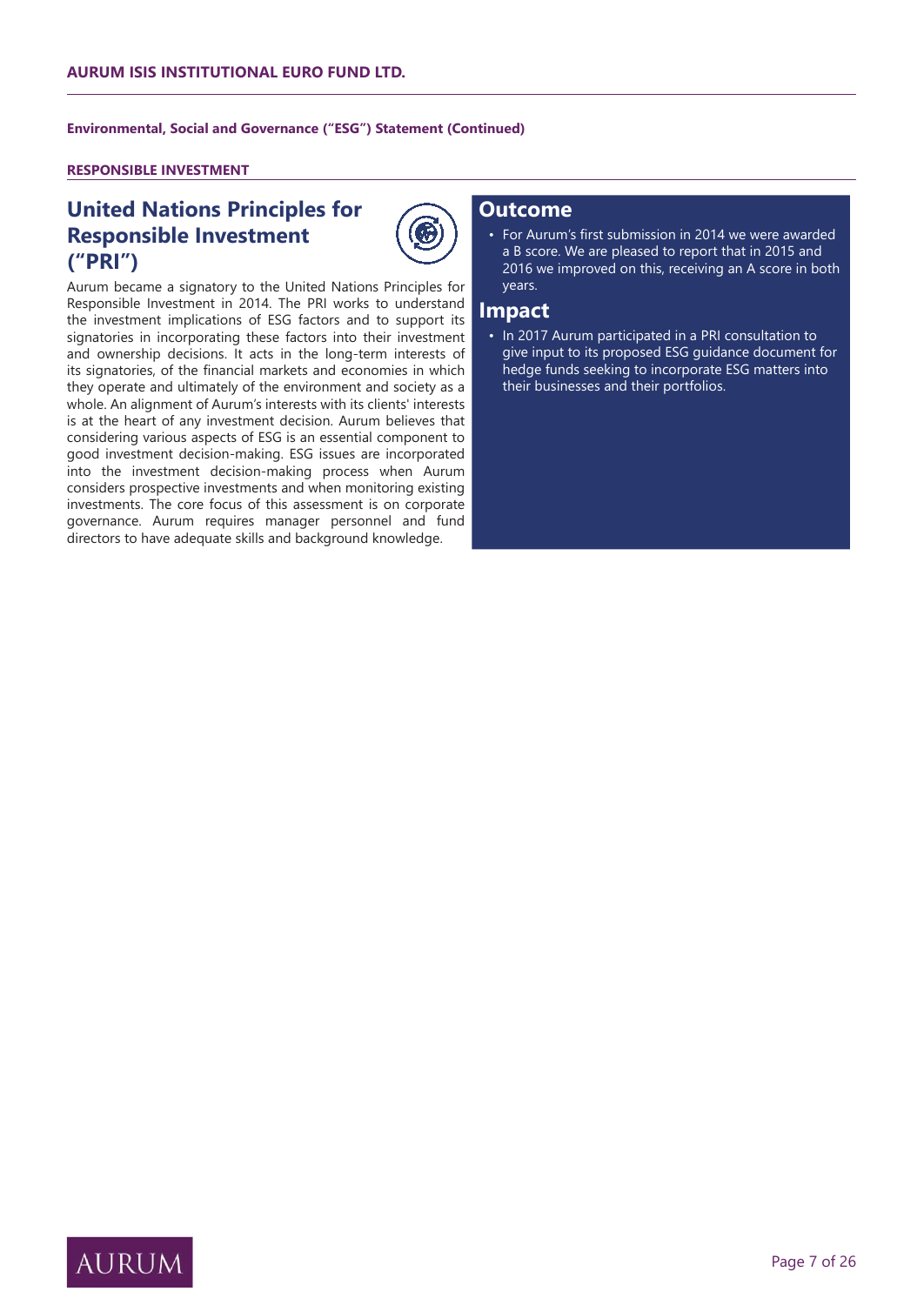## <span id="page-9-0"></span>**Directors' Report**

The Directors have the pleasure to present the audited financial statements of Aurum Isis Institutional Euro Fund Ltd. (the "Company" or the "Institutional Euro Fund") for the year ended 31 December 2017 and report as set out herein in respect of matters required by the Irish Stock Exchange and Bermuda Stock Exchange listing regulations.

## Principal Material Changes

There have been no material changes in the objectives, strategies or key service providers of the Company during the year ended 31 December 2017.

## Principal Activities

At 31 December 2017 the Net Asset Value ("NAV") per Participating Share for each class of share was as follows:

|                                             |            | <b>NAV per Participating Share</b> |
|---------------------------------------------|------------|------------------------------------|
| <b>Share Class</b>                          | 31/12/2017 | 31/12/2016                         |
| I Institutional Euro Share Class Restricted | €1,267.44  | €1,220.34                          |

Shares of the Institutional Euro Fund are denominated in euro. The Institutional Euro Fund is one of eight Feeder Funds (the "Feeder Funds") comprising the Institutional Euro Fund, Aurum Isis Euro Fund Ltd. (the "Euro Fund"), Aurum Isis Swiss Franc Fund Ltd. (the "Swiss Franc Fund"), Aurum Isis Dollar Fund Ltd. (the "Dollar Fund"), Aurum Isis Institutional Dollar Fund Ltd. (the "Institutional Dollar Fund"), Aurum Isis Sterling Fund Ltd. (the "Sterling Fund"), Aurum Isis Institutional Sterling Fund Ltd. (the "Institutional Sterling Fund") and Aurum Isis Australian Dollar Fund Ltd. (the "Australian Dollar Fund") that invest in Aurum Isis Fund Ltd. (the "Master Fund"). The Feeder Funds have euro, Swiss franc, US dollar, sterling and Australian dollar denominated shares respectively. The Institutional Euro Fund is listed on the Irish and Bermuda Stock Exchanges.

The Feeder Funds must invest solely into Participating Shares of the Master Fund, except in the case of the Swiss Franc, Sterling, Institutional Sterling, Euro, Institutional Euro and Australian Dollar Funds in respect of currency hedging. The Participating Shares of the Master Fund are valued in US dollars. The Swiss Franc, Sterling, Institutional Sterling, Euro, Institutional Euro and Australian Dollar Funds whilst investing into US dollar denominated Participating Shares of the Master Fund will, by appropriate currency hedging, seek to protect the value of their shares in their respective currencies. The Master Fund pays the fees of the Administrators, Custodian, audit, formation and minor out of pocket expenses and Directors' fees of all Funds. Each Feeder Fund will otherwise bear its own costs and liabilities.

The Company's performance is allied with the performance of the Master Fund. The Performance Review, the Market Review and Outlook for the Master Fund for the year ended 31 December 2017, is contained within the annual report of the Master Fund, which is appended to the Company's financial statements.

## Dividends

No dividends have been declared in the year ended 31 December 2017 (2016: €Nil) and the Directors do not recommend the payment of any dividends for the year ended 31 December 2017 (2016: €Nil).

## Remuneration

The Directors are considered to be the only identified staff for the purposes of the European Union (Alternative Investment Fund Managers) Regulations 2013. The Directors are entitled to remuneration for their services from the Master Fund, please refer to the accompanying Master Fund financial statements for details of remuneration paid to the Directors.

## Connected parties

Transactions carried out with the Company by the Administrator, Bermuda Administrator, Investment Adviser, Custodian and Directors ("connected parties") must be carried out as if negotiated at arm's length. Transactions must be in the best interests of the Shareholders.

The Directors are satisfied all transactions with connected parties entered into during the year were conducted at arm's length prices.

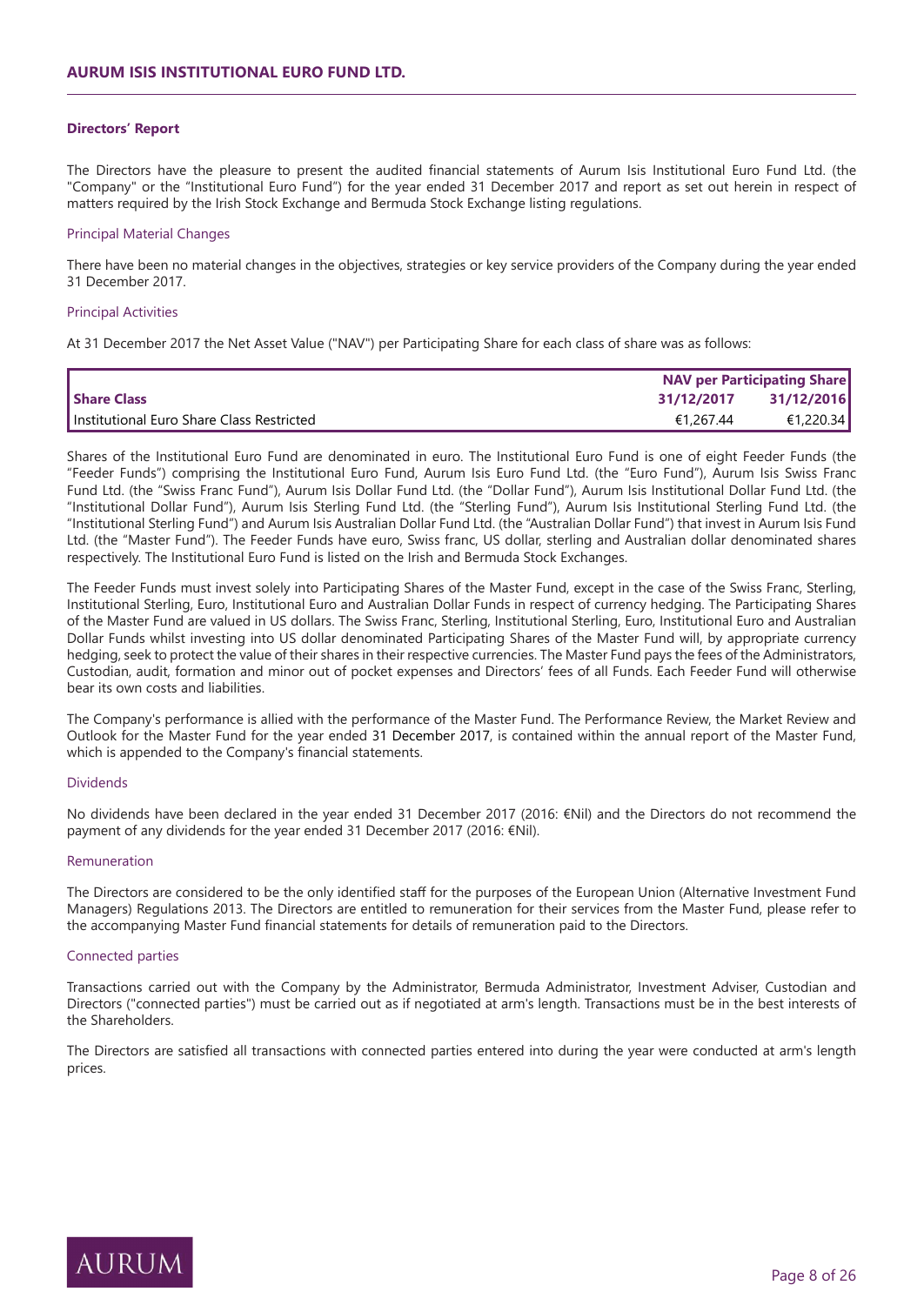## **Directors' Report (Continued)**

## Thanks

We thank the Shareholders for their support and look forward to further opportunities for continued growth.

For and on behalf of Aurum Isis Institutional Euro Fund Ltd.

Director 15 March 2018

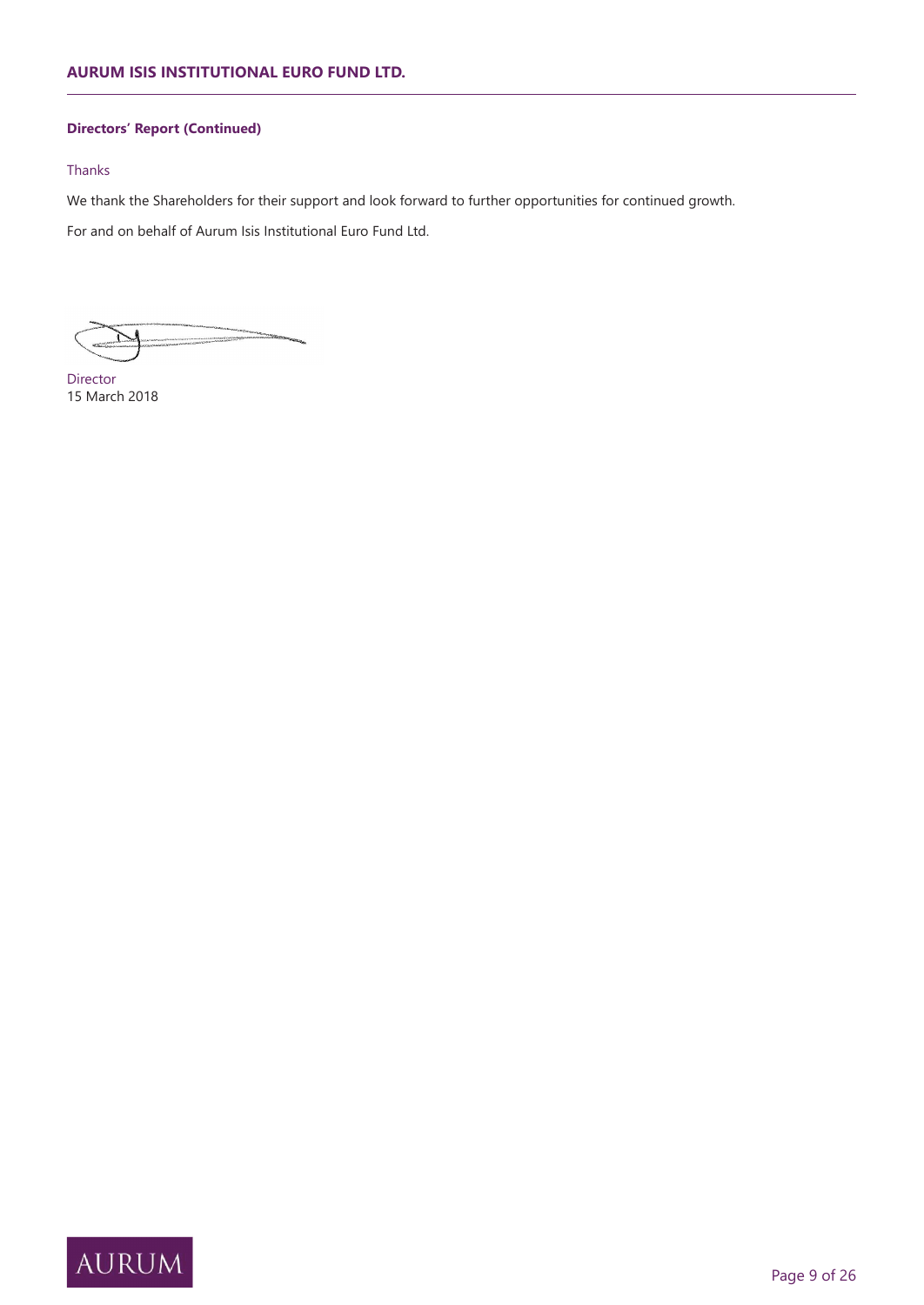## <span id="page-11-0"></span>**Independent Auditor's Report to the Shareholders of Aurum Isis Institutional Euro Fund Ltd.**

Report on the audit of the financial statements

## *Opinion*

We have audited the financial statements of Aurum Isis Institutional Euro Fund Ltd. (the "Company") for the year ended 31 December 2017, which comprise the Statement of Comprehensive Income for the year ended 31 December 2017, the Statement of Financial Position as at 31 December 2017, the Statement of Cash Flows for the year then ended, and related notes, including the summary of significant accounting policies set out in note 2.

In our opinion, the financial statements present fairly, in all material respects, the financial position of the Company as at 31 December 2017 and its financial performance and cash flows for the year then ended, in accordance with International Financial Reporting Standards ("IFRS").

## *Basis for opinion*

We conducted our audit in accordance with International Standards on Auditing ("ISAs"). Our responsibilities under those standards are further described in the Auditor's Responsibilities for the Audit of the Financial Statements section of our report. We are independent of the Company in accordance with the International Ethics Standards Board for Accountants' Code of Ethics for Professional Accountants ("IESBA Code") together with the ethical requirements that are relevant to our audit of the financial statements in Bermuda, and we have fulfilled our other ethical responsibilities in accordance with these requirements and the IESBA Code. We believe that the audit evidence we have obtained is sufficient and appropriate to provide a basis for our opinion.

## *Key audit matters*

Key audit matters are those matters that, in our professional judgment, were of most significance in our audit of the financial statements of the current period. These matters were addressed in the context of our audit of the financial statements as a whole, and in forming our opinion thereon, and we do not provide a separate opinion on these matters.

## *Valuation of investments in funds*

Refer to the accounting policy in note 2 and to note 8 'Financial instruments and risk exposure' to the financial statements.

#### *The key audit matter*

## *Valuation of financial assets*

The Company is a Feeder Fund whose main investment is an investment into Aurum Isis Fund Ltd. (the "Master Fund").

The investment portfolio at 31 December 2017 comprised of the investment into the Master Fund. The valuation of this investment is the key driver of the Company's net asset value and performance for the year. While the nature of the Company's investment does not require a significant level of judgement because the underlying value of the fund is observable, due to its significance in the context of the financial statements as a whole, financial assets was identified as a risk of material misstatement which had the greatest effect on our overall audit strategy and allocation of resources in planning and completing our audit.

#### *How the matter was addressed in our audit*

Our audit procedures included, but were not limited to:

- *- Documented the processes in place to record investment transactions and to value the investments, including assessing the design and implementation of the controls over valuation of investments;*
- *- Audited the Master Fund in accordance with ISAs and issued an unqualified audit opinion thereon; and*
- *- Assessed whether the Master Fund's net asset value was an appropriate approximation of fair value.*

We noted no material exceptions arising from our audit procedures.

#### *Other information*

The Directors are responsible for preparation of other information accompanying the financial statements. The other information comprises the Directors and Service Providers, the Environmental, Social and Governance Statement, the Directors' Report and the Portfolio Statement as at 31 December 2017, but does not include the financial statements and related notes, and our Auditor's Report thereon.

Our opinion on the financial statements does not cover the other information and we do not express any form of assurance conclusion on that information.

In connection with our audit of the financial statements, our responsibility is to read the other information and, in doing so, consider whether that information is materially inconsistent with the financial statements or our knowledge obtained in the course of our audit, or otherwise appears to be materially misstated. If, based on the work we have performed, we conclude that there is a material misstatement of this other information, we are required to report that fact. We have nothing to report in this regard.

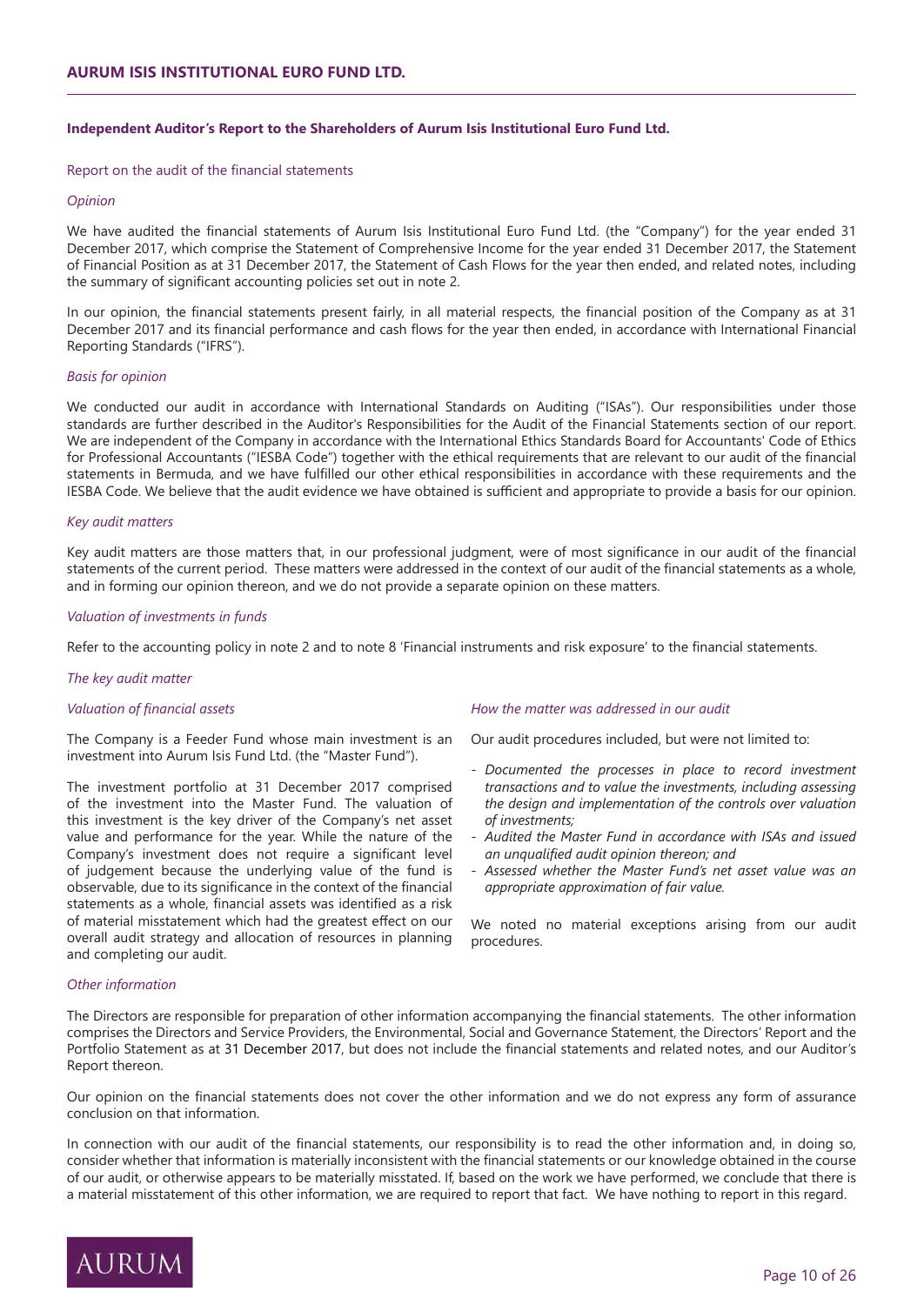## **Independent Auditor's Report to the Shareholders of Aurum Isis Institutional Euro Fund Ltd. (Continued)**

Respective responsibilities and restrictions on use

## *Responsibilities of Management and Those Charged with Governance for the Financial Statements*

The Directors are responsible for the preparation and fair presentation of the financial statements in accordance with IFRS, and for such internal control as management determines is necessary to enable the preparation of financial statements that are free from material misstatement, whether due to fraud or error.

In preparing the financial statements, the Directors are responsible for assessing the Company's ability to continue as a going concern, disclosing, as applicable, matters related to going concern and using the going concern basis of accounting unless management either intends to liquidate the Company or to cease operations, or has no realistic alternative but to do so.

Those charged with governance are responsible for overseeing the Company's financial reporting process.

## *Auditor's responsibilities for the audit of the financial statements*

Our objectives are to obtain reasonable assurance about whether the financial statements as a whole are free from material misstatement, whether due to fraud or error, and to issue an auditor's report that includes our opinion. Reasonable assurance is a high level of assurance, but is not a guarantee that an audit conducted in accordance with ISAs will always detect a material misstatement when it exists. Misstatements can arise from fraud or error and are considered material if, individually or in the aggregate, they could reasonably be expected to influence the economic decisions of users taken on the basis of these financial statements.

Further details relating to our work as auditor is set out in the Scope of Responsibilities Statement contained in the appendix of this report, which is to be read as an integral part of our report.

Our report is made solely to the Company's Shareholders, as a body, in accordance with the terms of our engagement. Our audit work has been undertaken so that we might state to the Shareholders those matters we are required to state to them in an auditor's report and for no other purpose. We do not accept or assume responsibilities to anyone other than the Shareholders as a body, for our audit work, for this report, or for the opinions we have formed.

The Engagement Partner on the audit resulting in this independent Auditor's Report is Mrs.D. Barrett.

 $KPMG$ 

KPMG **Date: 15 March 2018** Chartered Accountants, Statutory Audit Firm 1 Harbourmaster Place International Financial Services Centre Dublin 1 Ireland

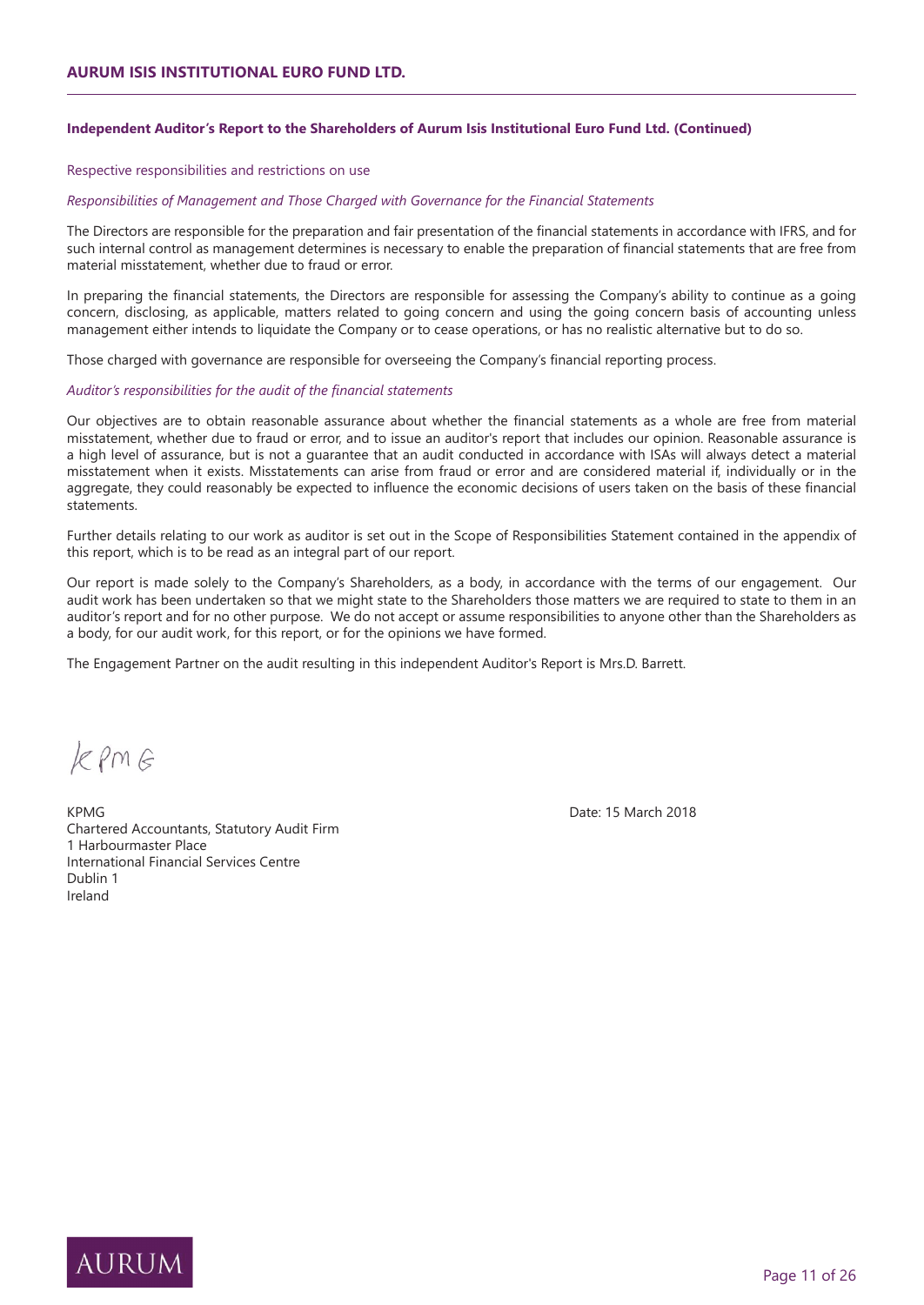## **Independent Auditor's Report to the Shareholders of Aurum Isis Institutional Euro Fund Ltd. (Continued)**

## Appendix to the Independent Auditor's Report

## *Further information regarding the scope of our responsibilities as Auditor*

As part of an audit in accordance with ISAs, we exercise professional judgment and maintain professional scepticism throughout the audit. We also:

- Identify and assess the risks of material misstatement of the financial statements, whether due to fraud or error, design and perform audit procedures responsive to those risks, and obtain audit evidence that is sufficient and appropriate to provide a basis for our opinion. The risk of not detecting a material misstatement resulting from fraud is higher than for one resulting from error, as fraud may involve collusion, forgery, intentional omissions, misrepresentations, or the override of internal control.
- Obtain an understanding of internal control relevant to the audit in order to design audit procedures that are appropriate in the circumstances, but not for the purpose of expressing an opinion on the effectiveness of the Company's internal control.
- Evaluate the appropriateness of accounting policies used and the reasonableness of accounting estimates and related disclosures made by the Directors.
- Conclude on the appropriateness of the Directors' use of the going concern basis of accounting and, based on the audit evidence obtained, whether a material uncertainty exists related to events or conditions that may cast significant doubt on the Company's ability to continue as a going concern. If we conclude that a material uncertainty exists, we are required to draw attention in our Auditor's Report to the related disclosures in the financial statements or, if such disclosures are inadequate, to modify our opinion. Our conclusions are based on the audit evidence obtained up to the date of our Auditor's Report. However, future events or conditions may cause the Company to cease to continue as a going concern.
- Evaluate the overall presentation, structure and content of the financial statements, including the disclosures, and whether the financial statements represent the underlying transactions and events in a manner that achieves fair presentation.

We communicate with those charged with governance regarding, among other matters, the planned scope and timing of the audit and significant audit findings, including any significant deficiencies in internal control that we identify during our audit.

We also provide those charged with governance with a statement that we have complied with relevant ethical requirements regarding independence, and to communicate with them all relationships and other matters that may reasonably be thought to bear on our independence, and where applicable, related safeguards.

From the matters communicated with those charged with governance, we determine those matters that were of most significance in the audit of the financial statements of the current period and are therefore the key audit matters. We describe these matters in our Auditor's Report unless law or regulation precludes public disclosure about the matter or when, in extremely rare circumstances, we determine that a matter should not be communicated in our report because the adverse consequences of doing so would reasonably be expected to outweigh the public interest benefits of such communication.

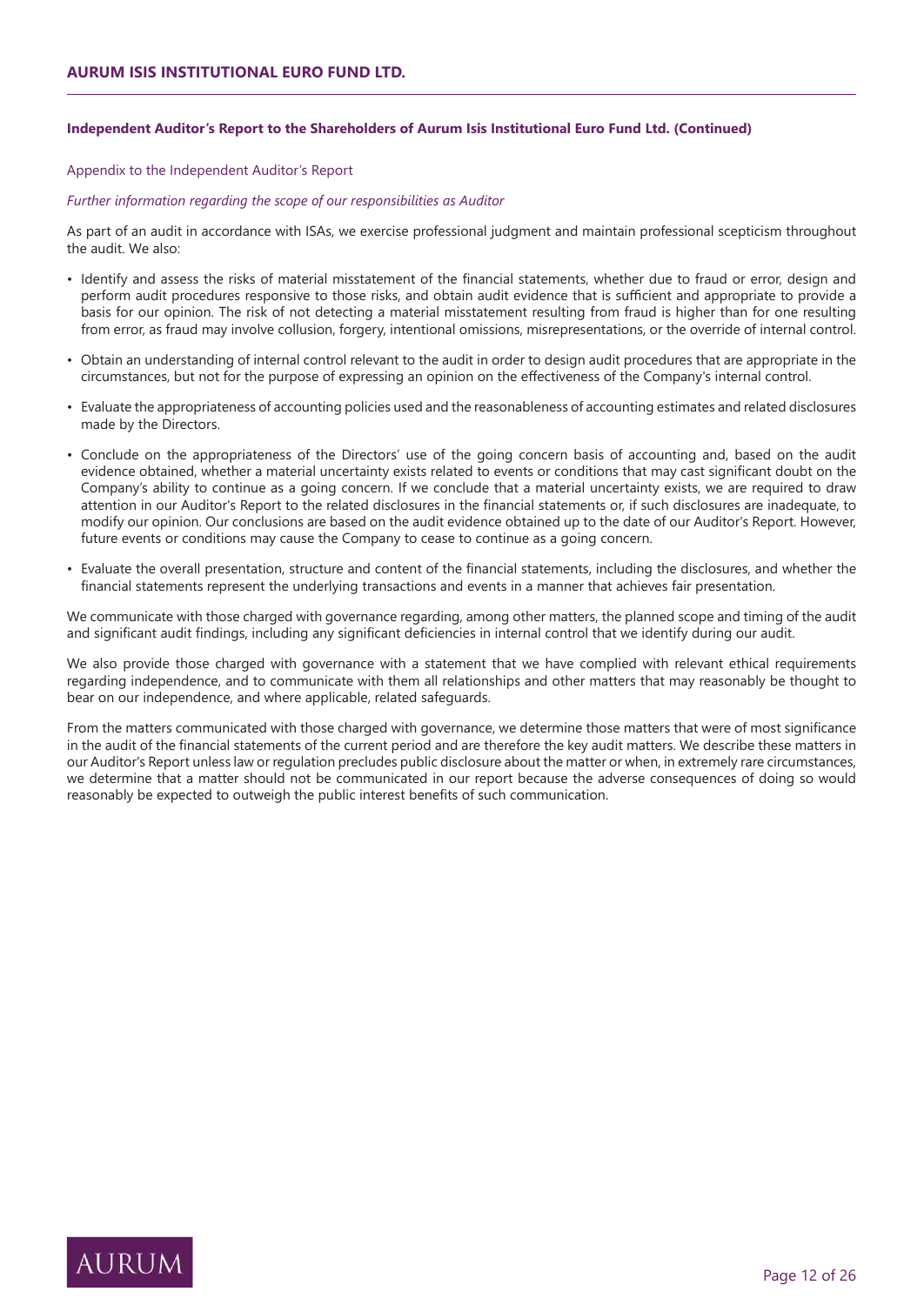## <span id="page-14-0"></span>**Portfolio Statement**

as at 31 December 2017

|                      | 31 December 2017 |                   | 31 December 2016 |                 |                   |          |
|----------------------|------------------|-------------------|------------------|-----------------|-------------------|----------|
|                      | Nominal holding  |                   |                  | Nominal holding |                   |          |
|                      | of shares        | <b>Fair Value</b> | % of NAV         | of shares       | <b>Fair Value</b> | % of NAV |
|                      |                  | €                 | %                |                 | €                 | $\%$     |
| Aurum Isis Fund Ltd. | 28,078           | 7,696,881         | 99.43%           | 29,319          | 8,505,540         | 101.26%  |
| Other assets         |                  | 525,027           | 6.78%            |                 | 127,068           | 1.51%    |
| Total assets         |                  | 8,221,908         | 106.21%          |                 | 8,632,608         | 102.77%  |
| Other liabilities    |                  | (481, 279)        | (6.21%)          |                 | (232, 567)        | (2.77%)  |
| Total net assets     |                  | 7.740.629         | 100.00%          |                 | 8,400,041         | 100.00%  |

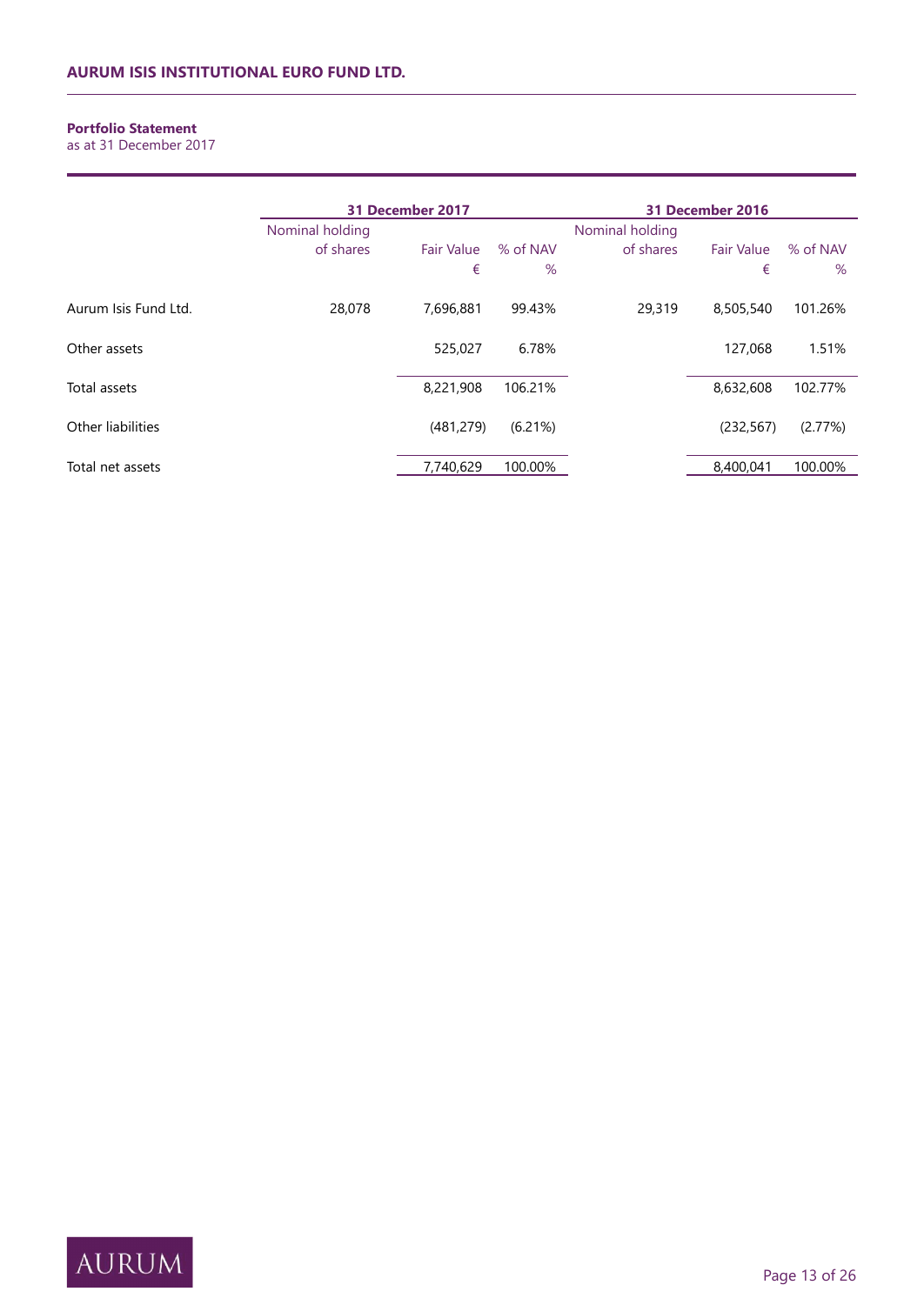## <span id="page-15-0"></span>**Statement of Comprehensive Income**

for the year ended 31 December 2017

|                                                                  | 2017    | 2016    |  |
|------------------------------------------------------------------|---------|---------|--|
| note                                                             |         | €       |  |
| Gains from financial assets at fair value through profit or loss |         |         |  |
| Net gain on investments<br>2, 11                                 | 373,669 | 139,140 |  |
| <b>Total revenue</b>                                             | 373,669 | 139,140 |  |
|                                                                  |         |         |  |
| <b>Operating expenses</b>                                        |         |         |  |
| <b>Investment Adviser fees</b><br>3, 7                           | 77,372  | 84,285  |  |
| 3, 7<br>Incentive fees                                           | 2,366   |         |  |
| 6<br>Net interest expense                                        | 1,236   | 287     |  |
| <b>Total operating expenses</b>                                  | 80,974  | 84,572  |  |
|                                                                  |         |         |  |
| Change in net assets attributable to holders of Participating    |         |         |  |
| <b>Shares resulting from operations</b>                          | 292,695 | 54,568  |  |

*The accompanying notes form part of these financial statements.*

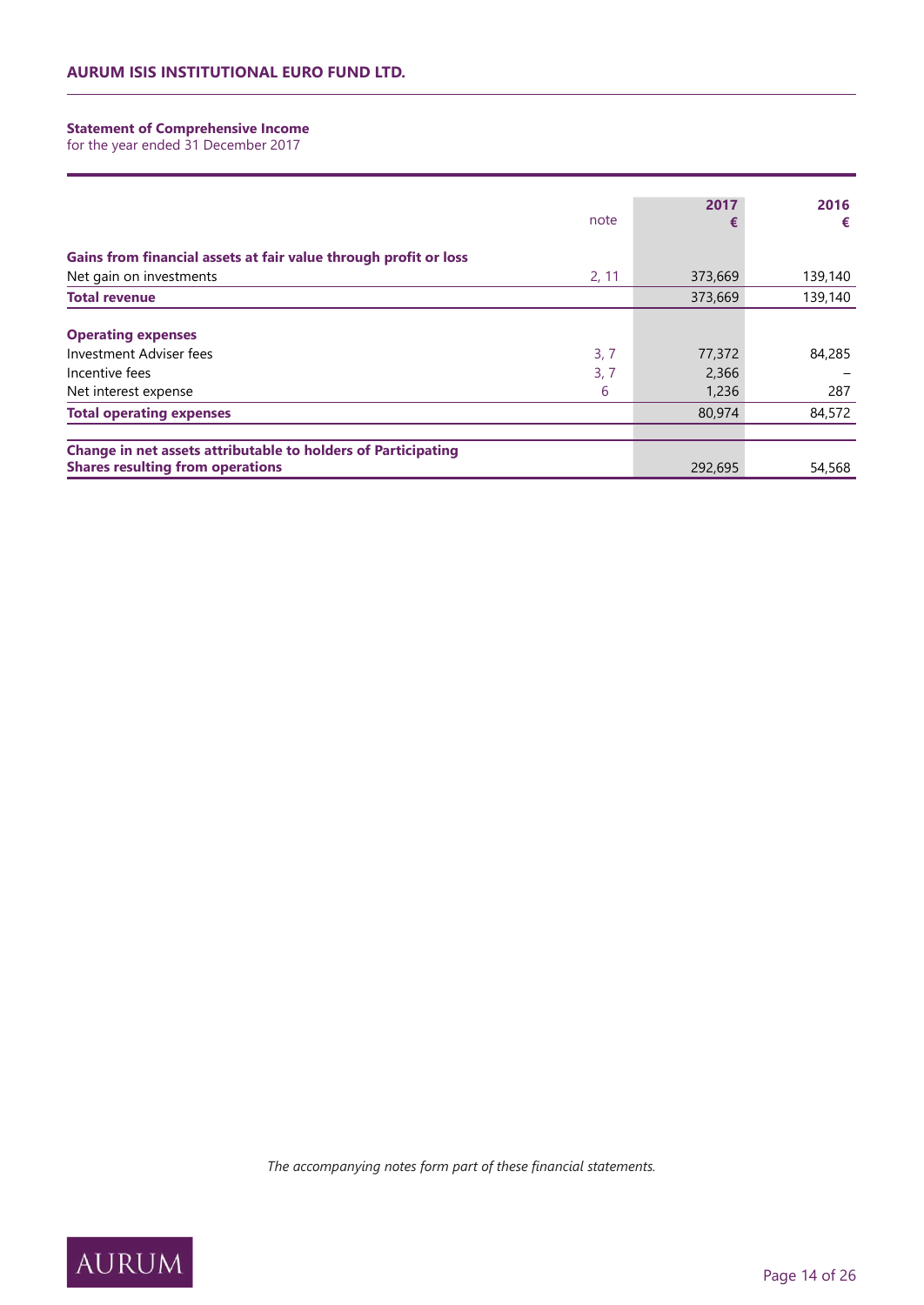## <span id="page-16-0"></span>**Statement of Financial Position**

as at 31 December 2017

|                                                                               | note  | 2017           | 2016           |
|-------------------------------------------------------------------------------|-------|----------------|----------------|
|                                                                               |       | €              | €              |
| <b>Assets</b>                                                                 |       |                |                |
| Financial assets at fair value through profit or loss                         |       |                |                |
| Investments at fair value                                                     | 2, 10 | 7,696,881      | 8,505,540      |
| Unrealised appreciation on forward foreign exchange contracts                 | 9, 10 | 61,419         |                |
| Financial assets at amortised cost                                            |       |                |                |
| Cash and cash equivalents                                                     | 2     | 463,608        | 127,068        |
| <b>Total assets</b>                                                           |       | 8,221,908      | 8,632,608      |
|                                                                               |       |                |                |
| <b>Liabilities</b>                                                            |       |                |                |
| Financial liabilities at amortised cost                                       |       |                |                |
| Bank overdraft                                                                | 2, 6  | 474,797        | 225,523        |
| Investment Adviser fees payable                                               | 3, 7  | 6,457          | 7,007          |
| Other payables                                                                |       | 25             | 37             |
| Total liabilities (excluding amounts attributable to holders of Participating |       |                |                |
| <b>Shares</b> )                                                               |       | 481,279        | 232,567        |
|                                                                               |       |                |                |
| Net assets attributable to holders of Participating and Sponsor Shares        | 5     | 7,740,629      | 8,400,041      |
| Net assets attributable to holders of Participating Shares                    | 5     | 7,740,627      | 8,400,039      |
|                                                                               |       |                |                |
| <b>Equity</b>                                                                 |       |                |                |
| Net assets attributable to holders of Sponsor Shares                          | 5     | 2              | 2              |
| <b>Total Equity</b>                                                           |       | $\overline{2}$ | $\overline{c}$ |

These financial statements were approved by the Directors on 15 March 2018 and signed on their behalf by:

Annsphi

Director Director 15 March 2018 15 March 2018

*The accompanying notes form part of these financial statements.*

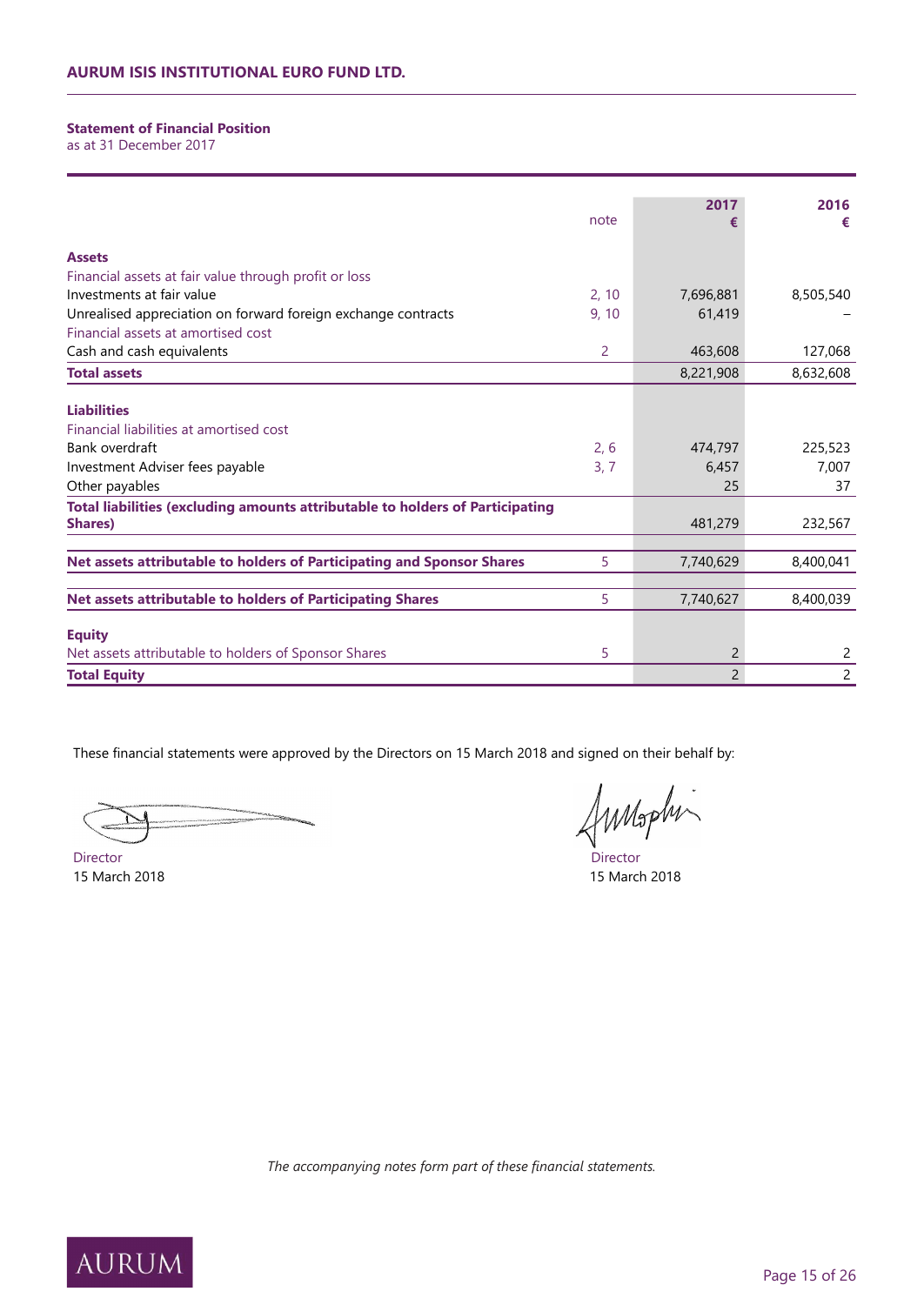## <span id="page-17-0"></span>**Statement of Cash Flows**

for the year ended 31 December 2017

|                                                                      | 2017        | 2016       |
|----------------------------------------------------------------------|-------------|------------|
|                                                                      |             | €          |
| <b>Cash flows from operating activities</b>                          |             |            |
| Change in net assets attributable to holders of Participating Shares |             |            |
| resulting from operations                                            | 292,695     | 54,568     |
| Purchase of investments                                              | (1,518,288) | (469, 340) |
| Proceeds from sales of investments                                   | 1,936,846   | 1,023,649  |
| Adjustment for non cash items and working capital                    |             |            |
| Net unrealised loss/(gain) on investments and currencies             | 868,411     | (285, 582) |
| Net realised gain on investments                                     | (539, 729)  | (248, 842) |
| Changes in operating assets and liabilities                          |             |            |
| Decrease in payables                                                 | (562)       | (281)      |
| Net cash inflow from operating activities                            | 1,039,373   | 74,172     |
|                                                                      |             |            |
| <b>Cash flows from financing activities</b>                          |             |            |
| Subscriptions for shares                                             | 760,000     | 245,000    |
| Redemption of shares                                                 | (1,712,107) | (674,288)  |
| Net cash outflow from financing activities                           | (952, 107)  | (429, 288) |
|                                                                      |             |            |
| Net increase/(decrease) in cash and cash equivalents                 | 87,266      | (355, 116) |
|                                                                      |             |            |
| Cash and cash equivalents at the beginning of the year               | (98, 455)   | 256,661    |
| Cash and cash equivalents at the end of the year                     | (11, 189)   | (98, 455)  |

*The accompanying notes form part of these financial statements.*

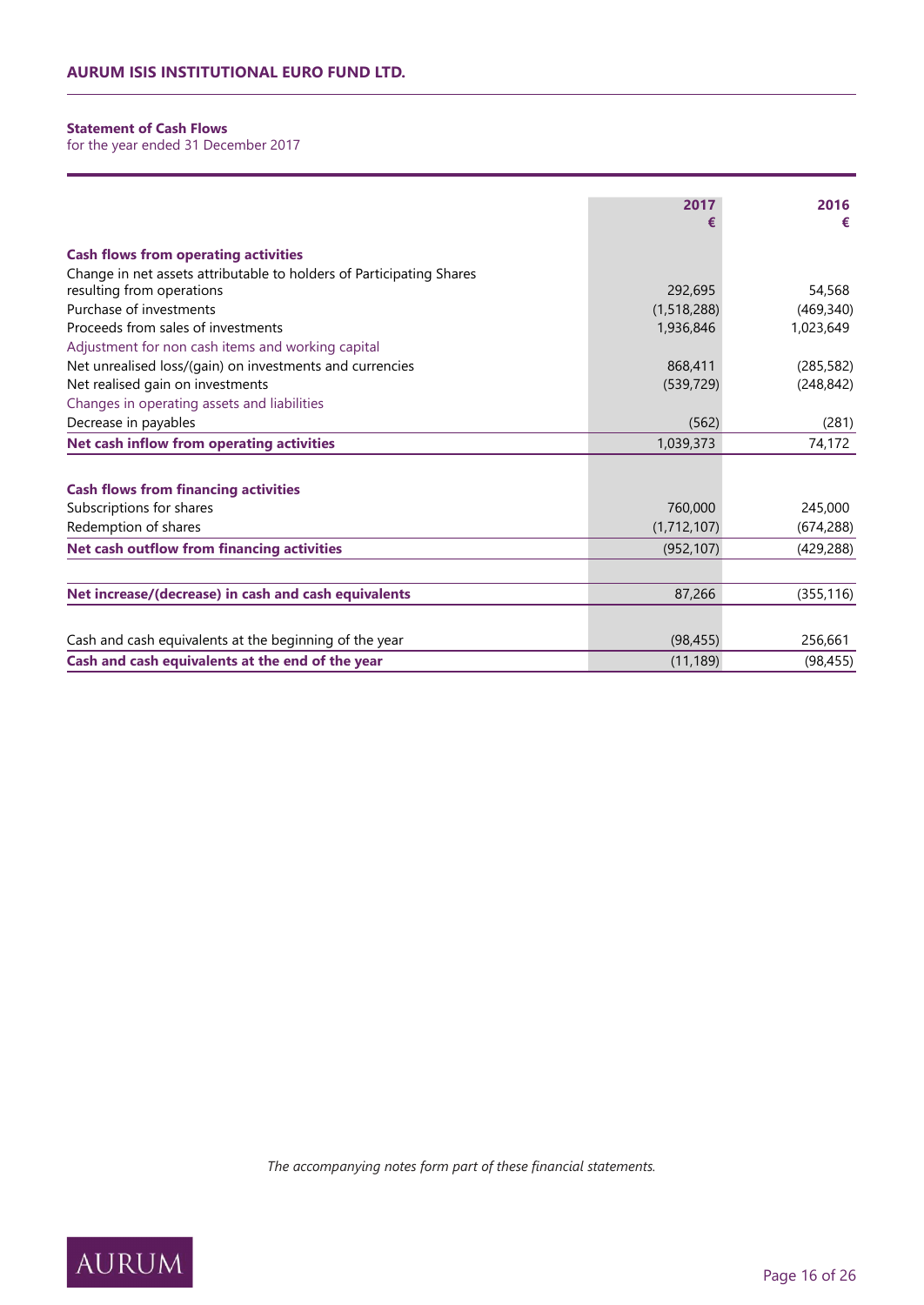## <span id="page-18-0"></span>**1. General**

Aurum Isis Institutional Euro Fund Ltd. (the "Institutional Euro Fund" or the "Company") was incorporated in Bermuda on 26 August 2010 under the Bermuda Companies Act 1981 as amended and acts as an investment company.

The Company's investment objective is to achieve long term capital growth by investing in the Participating Shares of Aurum Isis Fund Ltd. (the "Master Fund"). The annual report and audited financial statements of the Master Fund for the year ended 31 December 2017 form an integral part of these financial statements and should therefore be read in conjunction with these financial statements.

The audited financial statements were approved by the Board of Directors on 15 March 2018.

## **2. Significant Accounting Policies**

The significant accounting policies which have been applied are set out below.

#### Statement of Compliance

The financial statements have been prepared in accordance with International Financial Reporting Standards ("IFRS") as issued by the International Accounting Standards Board ("IASB").

The accounting policies have been applied consistently by the Company and are consistent with those used in the previous year.

#### Basis of Preparation

The financial statements have been prepared on a historical cost basis except for financial instruments classified at fair value through profit or loss that have been measured at fair value.

The financial statements have been prepared on a going concern basis. The Directors consider that the Company is a going concern as its sole purpose is to invest into the Master Fund and that the cost associated with maintaining the company is not significant.

The functional currency of the Company is euro as the Directors have determined that this reflects the Company's primary economic environment. The presentation currency of the financial statements is also euro.

#### New Standards and Interpretations Applicable to Future Reporting Periods

The Directors have considered all the upcoming IASB standards. There are standards and interpretations issued but not effective that have not been adopted in these financial statements:

IFRS 9 "Financial Instruments", effective for annual reporting periods beginning on or after 1 January 2018, specifies how an entity should classify and measure financial assets and liabilities, including some hybrid contracts. The standard also contains the new hedge accounting rules.

## *Classification of financial assets and of financial liabilities*

IFRS 9 contains three principal classification categories for financial assets: measured at amortised cost, fair value through other comprehensive income ("FVOCI") and fair value through profit or loss ("FVTPL"). IFRS 9 classification is generally based on the business model in which a financial asset is managed and its contractual cash flows.

Based on the Company's initial assessment, this standard is not expected to have a material impact on the classification of financial assets and financial liabilities of the Company. This is because:

- The financial instruments classified as held-for-trading under IAS 39 (derivatives) will continue to be classified as such under IFRS 9;
- Other financial instruments (Investment Funds) currently measured at FVTPL under IAS 39 are designated into this category because they are managed on a fair value basis in accordance with a documented investment strategy. These investments are not expected to meet the SPPI criterion (solely payments of principal and interest) and accordingly, these financial instruments will be mandatorily measured at FVTPL under IFRS 9; and
- Financial instruments currently measured at amortised cost are: cash and cash equivalents, receivables and payables. These instruments meet the solely principal and interest criterion and are held in a held-to-collect business model. Accordingly, they will continue to be measured at amortised cost under IFRS 9.

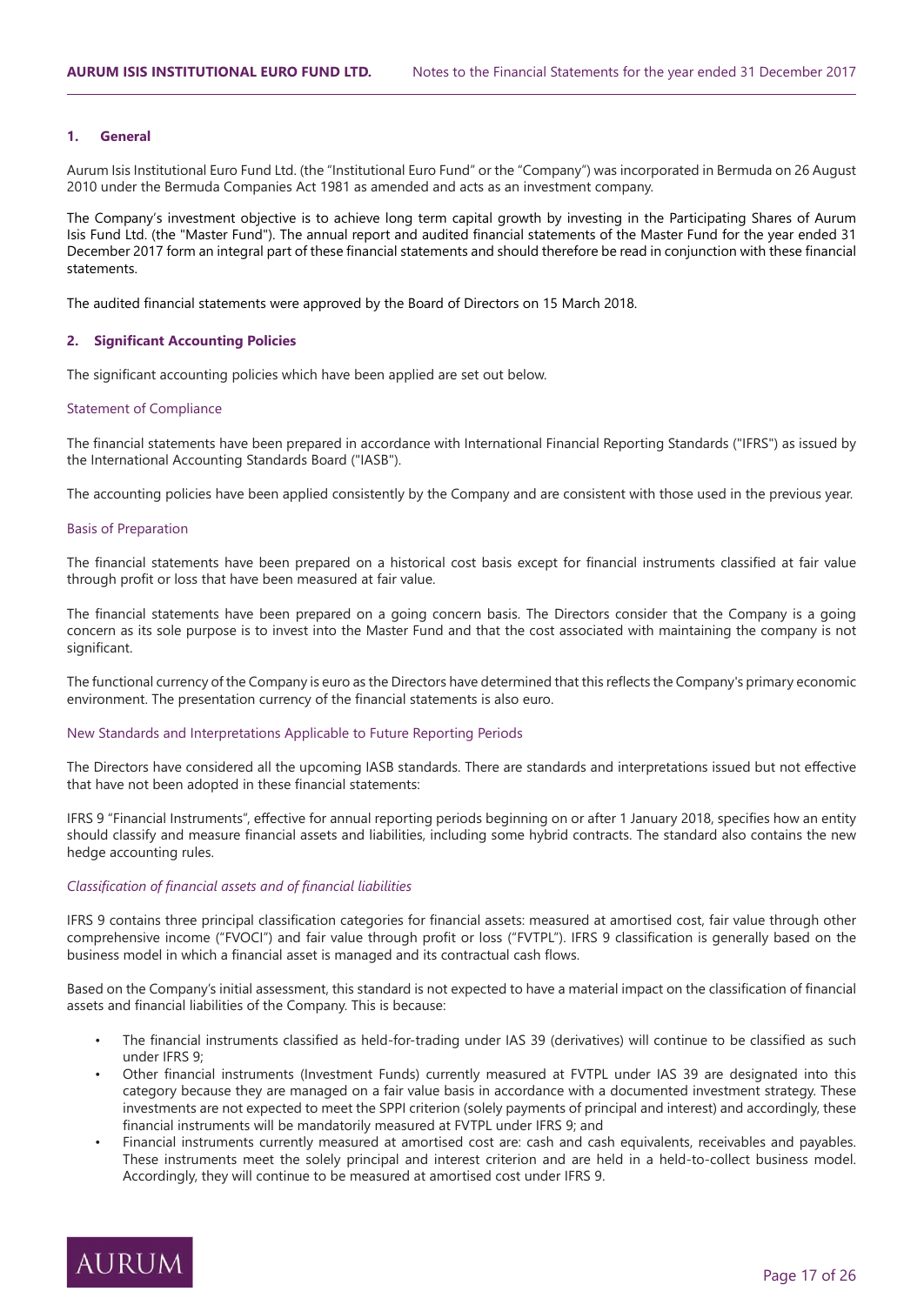## **2. Significant Accounting Policies (Continued)**

New Standards and Interpretations Applicable to Future Reporting Periods (Continued)

### *Impairment of financial assets*

IFRS 9 replaces the 'incurred loss' model in IAS 39 with an 'expected credit loss' model. The new impairment model also applies to certain loan commitments and financial guarantee contracts but not to equity investments. Under IFRS 9, credit losses are recognised earlier than under IAS 39.

Based on the Company's initial assessment, changes to the impairment model are not expected to have a material impact on the financial assets of the Company. This is because:

- the majority of the financial assets are measured at FVTPL and the impairment requirements do not apply to such instruments; and
- the financial assets at amortised cost are short-term (i.e. no longer than 12 months) and/or assets considered to be of high credit quality; accordingly, the expected credit losses on such assets are expected to be small.

#### *Hedge accounting*

The Company does not apply hedge accounting; therefore, IFRS 9 hedge accounting-related changes do not have an impact on the financial statements of the Company.

## Assets and Liabilities

## *Investments*

The Company classifies its financial investments (assets and liabilities) into categories in accordance with IAS 39 "Financial Instruments: Recognition and Measurement".

## *Financial Assets Designated at Fair Value through Profit or Loss*

The Company, on initial recognition, designates investments in the Master Fund at fair value through profit or loss as, in doing so, it results in more relevant information because the investments and related liabilities are managed as a group of financial assets and liabilities and performance is evaluated on a fair value basis and reported to key management personnel accordingly. The term financial assets designated at fair value through profit or loss include investments in the Master Fund. Fair value is the price that would be received to sell an asset or paid to transfer a liability in an orderly transaction between market participants at the measurement date.

Investments are recorded on the trade date at which point the Company becomes a party to the specific investment. Initial measurement of fair value is based on the transaction price at the trade date with transaction costs, if any, being expensed immediately. After initial measurement any changes in fair value, and realised gains or losses, related to investments are recognised in the Statement of Comprehensive Income within Net gain on investments.

## *Financial Instruments at Fair Value through Profit or Loss Classified as Held for Trading*

#### *Forward Foreign Currency Contracts*

Forward Currency Contracts are categorised as held for trading as the Company does not designate any derivatives as hedges for hedge accounting purposes, as described under IAS 39.

The fair value of open forward currency contracts is calculated as the difference between the contracted forward rate and the current forward rate that would close out the contract on the valuation date. Gains or losses arising on the settlement of forward foreign currency contracts are included in the Net gain on investments in the Statement of Comprehensive Income. Unrealised gains or losses on unsettled forward currency contracts are included in the Statement of Financial Position.

## *Financial Assets at Amortised Cost*

Loans and receivables are non-derivative financial assets with fixed or determinable payments that are not quoted in an active market and they are carried at amortised cost. The Company includes in this category cash and cash equivalents, amounts receivable from brokers, if any, and other receivables. The amortised cost of a financial asset is the amount at which the instrument is measured at initial recognition (its fair value) adjusted for initial direct costs, minus principal repayments, plus or minus the cumulative amortisation, using the effective interest rate method, of any difference between the initial amount recognised and the maturity amount, minus any reduction for impairment.

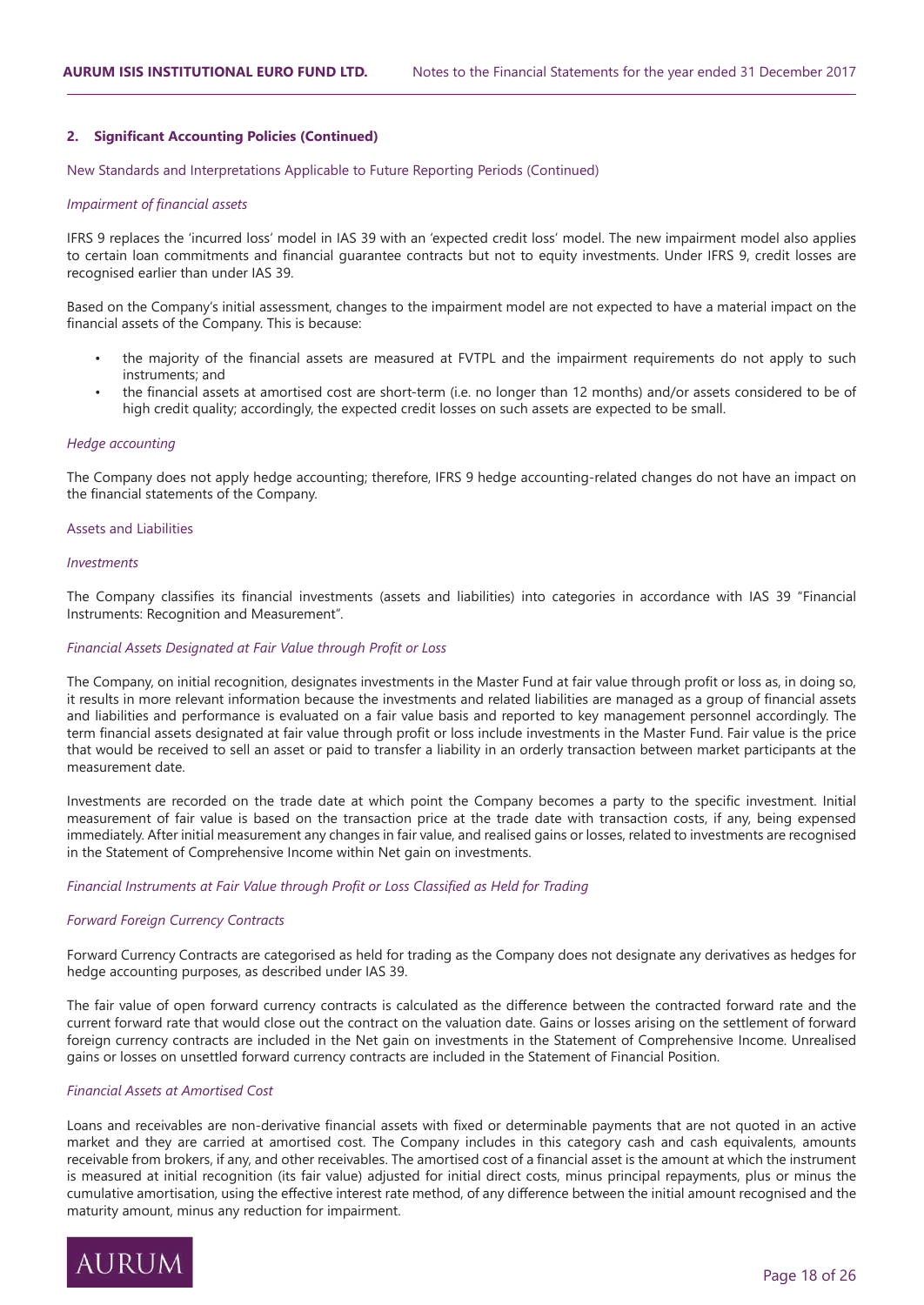## **2. Significant Accounting Policies (Continued)**

Assets and Liabilities (Continued)

#### *Financial Liabilities at Amortised Cost*

The Company includes in this category expenses payable, bank overdraft, purchases of investments to be settled in arrears and subscriptions to Participating Shares not yet allotted.

## *Offsetting*

Financial assets and liabilities are offset and the net amount presented in the Statement of Financial Position when, and only when, the Company has a legal right to set off the recognised amounts and it intends to either settle on a net basis or to realise the asset and settle the liability simultaneously.

For the year ended 31 December 2017, and 31 December 2016, there were no financial assets or liabilities subject to enforceable master netting arrangements or similar agreements which would require disclosure.

#### *Derecognition*

A financial asset is derecognised when the Company loses control over the contractual rights that comprise that asset. This occurs when the rights are realised, they expire or they are surrendered. A financial liability is derecognised when the obligation specified in the contract is discharged, cancelled or it expires.

#### *Participating Shares*

Under IFRS, Participating Shares redeemable at the shareholder's option are classified as financial liabilities and the format of the Statement of Financial Position reflects this in accordance with IAS 32 "Financial Instruments: Presentation". The net assets attributable to holders of Participating Shares are stated at the present value of the redemption amount on the reporting date without discounting.

#### Sponsor Shares

Sponsor Shares are classified as equity based on the substance of the contractual arrangements between the Company and the Sponsor Shareholder and in accordance with the definition of equity instruments under IAS 32. The Sponsor Shareholder's equity is stated at amortised cost.

## Translation of Foreign Currencies

Transactions in currencies other than euro are recorded at the rate prevailing on the date of the transaction. At each reporting date, non euro denominated monetary items and assets and liabilities measured at fair value are retranslated at the rate prevailing on the reporting date. Foreign currency exchange differences related to investments at fair value through profit or loss are included in Net gain on investments. All other differences are reflected in net profit or loss for the year.

#### Net Gain on Investments

Net gain on investments includes all realised and unrealised fair value changes and foreign exchange differences, but excludes interest.

Net realised gain on investments is calculated using the average cost method.

## Interest Income

Interest income is recognised in the Statement of Comprehensive Income for all interest bearing instruments on an effective interest rate yield basis.

## Cash and Cash Equivalents and Bank Overdraft

Cash and cash equivalents comprise cash balances held at banks. Bank overdrafts are repayable on demand. In the Statement of Cash Flows, cash and cash equivalents are shown net of any short term overdrafts which are repayable on demand, and form an integral part of the Company's cash management.

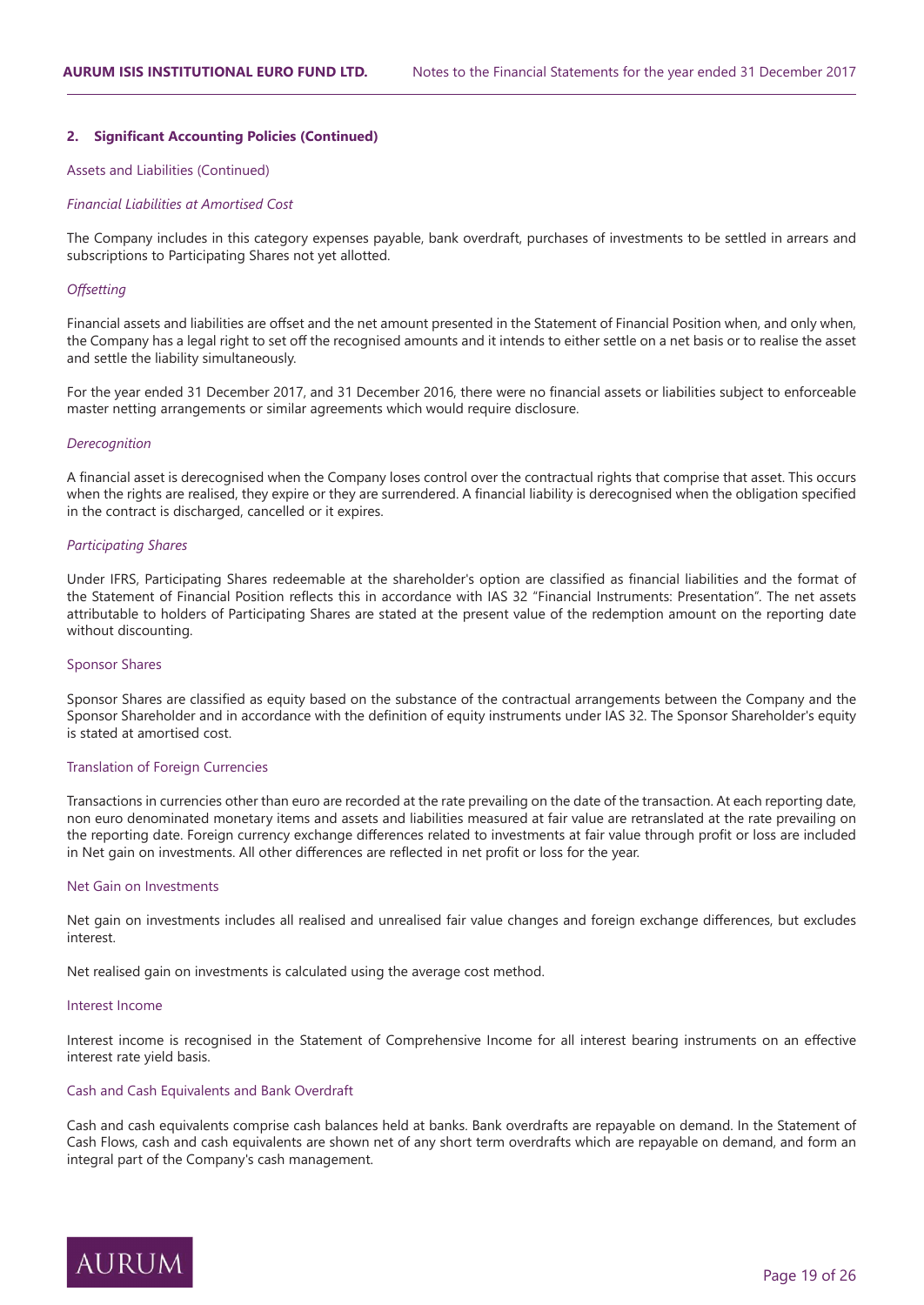## **2. Significant Accounting Policies (Continued)**

#### Expenses

All expenses are recognised in the Statement of Comprehensive Income on an accruals basis.

#### Significant Accounting Judgements and Estimates

The preparation of financial statements in accordance with IFRS requires management to make estimates, judgements and assumptions that affect the reported amounts of assets and liabilities and disclosure of contingent assets and liabilities at the date of the financial statements and the reported amount of income and expenses during the year. Actual results could differ from those estimates.

Revisions to accounting estimates are recognised in the year in which an estimate is revised. The areas of estimates which have the most significant effect on the amounts recognised in the financial statements are valuation of investments and involvement with unconsolidated structured entities which are disclosed within the Master Fund's financial statements in note 9 'Financial Instruments and Risk Exposure' and note 10 'Fair Value Measurement' of those financial statements.

## Master Fund

The Master Fund is not considered to be a subsidiary of the Company as the Investment Adviser beneficially holds all general voting shares which give the holder the current ability to direct the activities that significantly affect the returns of both the Company and the Master Fund. IFRS 10 "Consolidated Financial Statements" single control model states that an entity has control over an investee when it is exposed, or has rights, to variable returns from its involvement with the investee and has the ability to affect those returns through its power over the investee. The Directors are satisfied that the Master Fund does not meet the definition of a subsidiary in accordance with IFRS 10.

## Structured Entities

A structured entity is an entity that has been designed so that voting or similar rights are not the dominant factor in deciding who controls the entity, such as when any voting rights relate to administrative tasks only and the relevant activities are directed by means of contractual arrangements. A structured entity often has some or all of the following features or attributes; restricted activities, a narrow and well-defined objective, such as to provide investment opportunities for investors by passing on risks and rewards associated with the assets of the structured entity to investors, insufficient equity to permit the structured entity to finance its activities without subordinated financial support and financing in the form of multiple contractually linked instruments to investors that create concentrations of credit or other risks.

The Company has determined that its investment in the Master Fund represents an investment in an unconsolidated structured entity. The Master Fund finances its operations by issuing redeemable shares which are puttable at the holders' option and entitle the holder to a proportional stake in the Master Fund's net assets. The change in fair value of the Company's holding in the Master Fund is included in the Statement of Comprehensive Income within Net gain on investments.

The Directors believe that the requirements of IFRS 12 "Disclosure of Interests in Other Entities", in relation to structured entities, are observed by appending the Master Fund's financial statements to the Company's financial statements.

## **3. Investment Adviser and Incentive Fees**

The Company pays the Investment Adviser an annual percentage fee (the "Investment Adviser Fee") and a performance related fee in respect of each class of share where certain performance criteria have been met (the "Incentive Fee"). Both the Investment Adviser Fee and Incentive Fee are calculated monthly and paid monthly in arrears.

The Investment Adviser Fee and Incentive Fee are calculated based on a percentage of the Gross Asset Value of the Company as at the relevant month end. The Gross Asset Value means the value of the assets of the Company at a valuation point less the liabilities and accrued expenses of the Company other than liabilities that relate to Investment Adviser Fees, Incentive Fees, Administrator Fees, Custodian Fees, Directors' Fees, Audit Fees, Formation Expenses and Sundry Expenses each as incurred with respect to the valuation period ending on such valuation point.

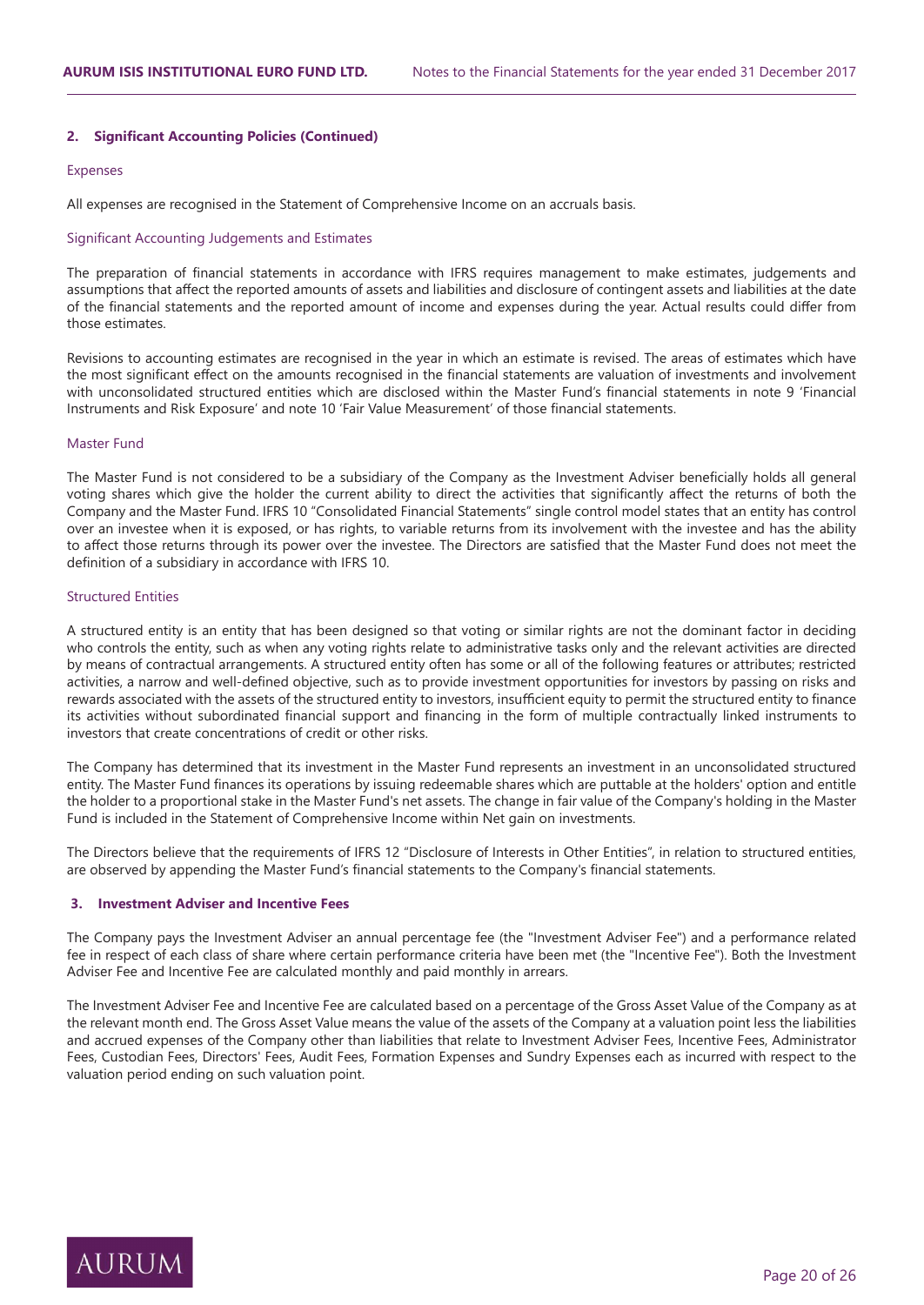## **3. Investment Adviser and Incentive Fees (Continued)**

The Incentive Fee is equal to the number of Participating Shares in the Company multiplied by a percentage of the amount by which the Gross Asset Value per Participating Share on a valuation day exceeds the higher of:

- (i) The Base Value: the Net Asset Value per Participating Share on the Base Date increased by the relevant hurdle of 1/12 of the annualised hurdle rate multiplied by the number of performance fee periods since the last Base Date. The Base Date is the last valuation day in the immediately preceding calendar year or, if later, the first valuation day in respect of a share class; or
- (ii) The High Water Mark: the Net Asset Value per Participating Share on the last valuation day upon which an Incentive Fee was crystallised or, if higher, the initial Net Asset Value per Participating Share upon inception of that share class.

The percentage fees applicable to each share class are as follows:

| <b>Share Class</b>                        | <b>Investment Adviser</b><br>Fee | <b>Incentive Fee</b> | <b>Incentive Fee</b><br><b>Hurdle</b> |
|-------------------------------------------|----------------------------------|----------------------|---------------------------------------|
| Institutional Euro Share Class Restricted | $.00\%$                          | 10.00%               | 5.00%                                 |

In so far as the Master Fund invests in other Aurum Funds no fees are payable on the amount so invested in addition to those already charged by such Aurum Funds.

#### **4. Fees**

The Company pays no direct fees other than the Investment Adviser Fee and Incentive Fee outlined in note 3. Please refer to the accompanying Master Fund's financial statements for notes to the financial statements regarding fees paid by the Master Fund.

## **5. Share Capital and Net Asset Value per Participating Share**

|                                                                                     | <b>December</b><br>2017 | <b>December</b><br>2016 |
|-------------------------------------------------------------------------------------|-------------------------|-------------------------|
| Authorised share capital of €0.002 par value per share                              |                         |                         |
| 1,000 Sponsor Shares (presented as equity in accordance with IAS 32)                |                         |                         |
| 4,699,000 Participating Shares (presented as a liability in accordance with IAS 32) | 9,398                   | 9,398                   |
| <b>Authorised share capital</b>                                                     | 9,400                   | 9,400                   |

All of the Sponsor Shares have been issued to and are beneficially owned by the Investment Adviser.

The Sponsor Shares carry the right to attend and vote at all general meetings of the Company without restriction and are entitled to one vote for every Sponsor Share. The Sponsor Shares do not carry the right to participate in the assets of the Company in a winding up, except to the extent of repayment of par value paid in cash, nor in any dividends or other distribution of the Company so long as any Participating Shares are in issue.

The Participating Shares carry the right to notice of, and to attend, all general meetings of the Company but not to vote except in certain circumstances that may seek to alter the Participating Shareholder's rights or entitlements, in which event one Participating Share carries the right to one vote and a fraction of a Participating Share carries the right to a fraction of one vote. The Participating Shares are entitled to receive, to the exclusion of the Sponsor Shares, any dividends which may be declared by the Board of the Company and, upon the winding up of the Company, their par value and any surplus remaining after paying to the holders of the Sponsor Shares the par value of the Sponsor Shares (to the extent actually paid up in cash). The Sponsor Shares have the general voting powers of the Company and the holders of Participating Shares are entitled to receive notice of and attend all general meetings of the members.

|                               | <b>Number of Participating Shares</b> |          |
|-------------------------------|---------------------------------------|----------|
|                               | 2017                                  | 2016     |
| Opening at 1 January          | 6,883.36                              | 7,244.10 |
| Issued during the year        | 610.26                                | 205.11   |
| Redeemed during the year      | (1,386.37)                            | (565.85) |
| <b>Closing at 31 December</b> | 6,107.25                              | 6,883.36 |

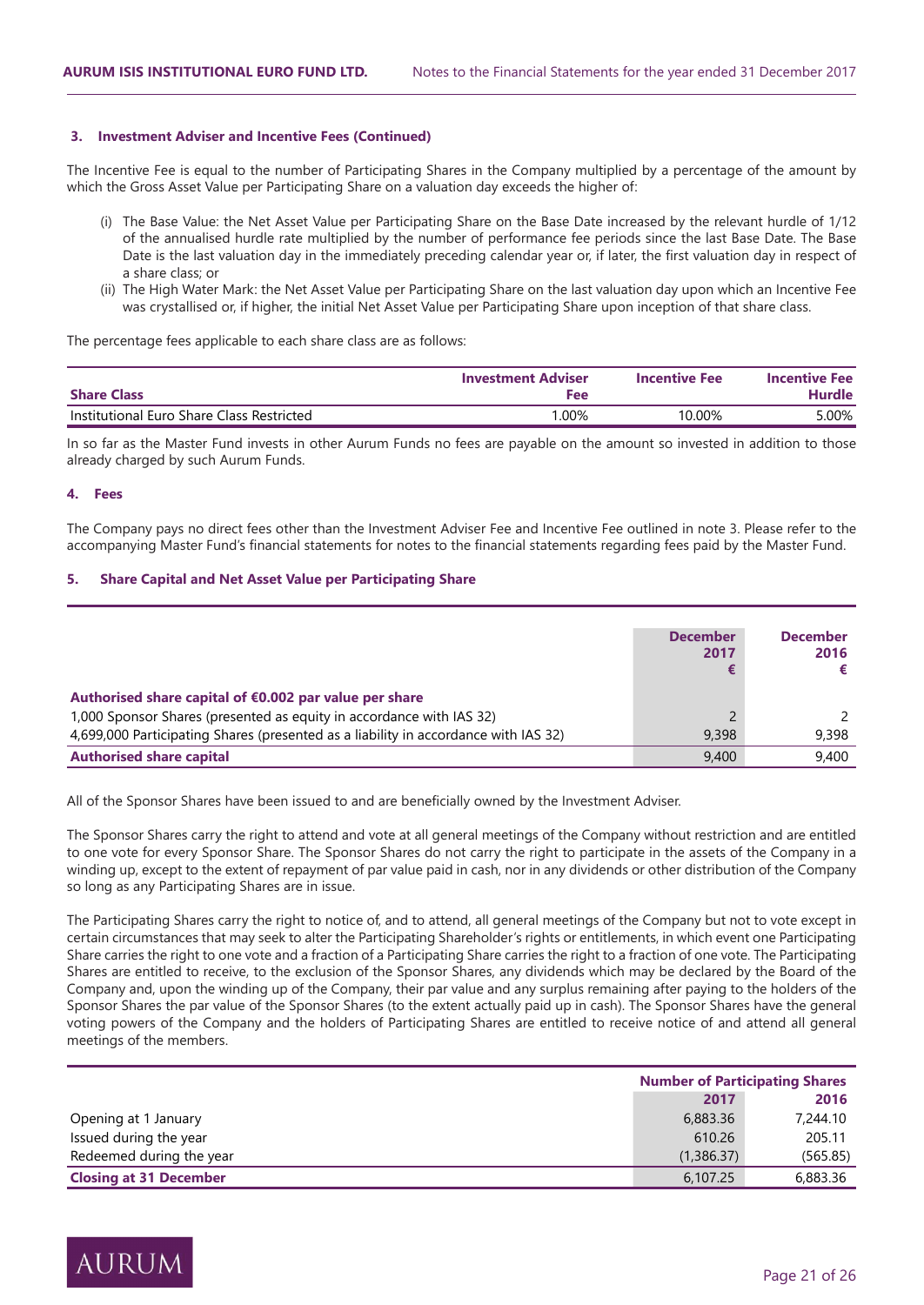## **5. Share Capital and Net Asset Value per Participating Share (Continued)**

The Net Asset Value per Participating Share is calculated by dividing the net assets attributable to holders of Participating Shares included in the Statement of Financial Position by the number of Participating Shares in issue at the year end according to the rights and restrictions applicable to each share class.

From time to time the Master Fund may invest in Investee Funds that may be part of an Initial Public Offering ("IPO"), gains or losses related to an IPO may not be attributed to Participating Shareholders that have elected to be treated as restricted persons under US FINRA rules 5130 and 5131 or failed to convert their shares into unrestricted shares. Therefore, such gains or losses are attributed to Participating Share Classes designated as 'Unrestricted' as they arise on a proportional basis.

## **Statement of Changes in Sponsor and Participating Shares** for the year ended 31 December 2017

|                                                                                                                                                                   | <b>Sponsor</b><br><b>Shares</b> | <b>Institutional</b><br><b>Euro Share</b><br><b>Class</b><br><b>Restricted</b> | <b>Total</b><br>€                 |
|-------------------------------------------------------------------------------------------------------------------------------------------------------------------|---------------------------------|--------------------------------------------------------------------------------|-----------------------------------|
| <b>Balance at 1 January 2017</b>                                                                                                                                  |                                 | 8,400,039                                                                      | 8,400,041                         |
| Change in net assets attributable to holders of Participating Shares resulting from<br>operations<br>Subscriptions during the year<br>Redemptions during the year |                                 | 292,695<br>760,000<br>(1,712,107)                                              | 292,695<br>760,000<br>(1,712,107) |
| <b>Balance at 31 December 2017</b>                                                                                                                                |                                 | 7,740,627                                                                      | 7,740,629                         |
| Number of Participating Shares in issue                                                                                                                           | n/a                             | 6.107.25                                                                       | 6.107.25                          |
| <b>Net Asset Value Per Participating Share</b>                                                                                                                    | n/a                             | 1,267.44                                                                       | n/a                               |

|                                                                                                                                                                   | <b>Sponsor</b><br><b>Shares</b> | <b>Institutional</b><br><b>Euro Share</b><br><b>Class</b><br><b>Restricted</b> | <b>Total</b><br>€               |
|-------------------------------------------------------------------------------------------------------------------------------------------------------------------|---------------------------------|--------------------------------------------------------------------------------|---------------------------------|
| <b>Balance at 1 January 2016</b>                                                                                                                                  |                                 | 8,774,759                                                                      | 8,774,761                       |
| Change in net assets attributable to holders of Participating Shares resulting from<br>operations<br>Subscriptions during the year<br>Redemptions during the year |                                 | 54,568<br>245,000<br>(674, 288)                                                | 54,568<br>245,000<br>(674, 288) |
| <b>Balance at 31 December 2016</b>                                                                                                                                |                                 | 8,400,039                                                                      | 8,400,041                       |
| Number of Participating Shares in issue                                                                                                                           | n/a                             | 6,883.36                                                                       | 6,883.36                        |
| <b>Net Asset Value Per Participating Share</b>                                                                                                                    | n/a                             | 1,220.34                                                                       | n/a                             |

## **6. Bank Overdraft**

The Company has an annual credit facility with The Northern Trust Company, an affiliate of the Administrator, that runs to April 2018 and is secured over the portfolio of the Company. The Northern Trust Company is entitled to interest ("Interest Charges") at an annual rate of 1.5% above the Northern Trust base rate of 0.00% (2016: 0.00%) on any overdrawn balances. The Interest Charges are incurred daily and are included in the Statement of Comprehensive Income within Net interest expense.

## **7. Related Parties**

In accordance with IAS 24 "Related Party Disclosures" the related parties to the Company are outlined below.

The Company's connected and related parties include the Directors, the Administrator and its affiliates, the Bermuda Administrator, the Investment Adviser and the Custodian. Amounts incurred during the year and amounts due as at the Statement of Financial Position date in relation to these related parties are shown on the face of the financial statements.

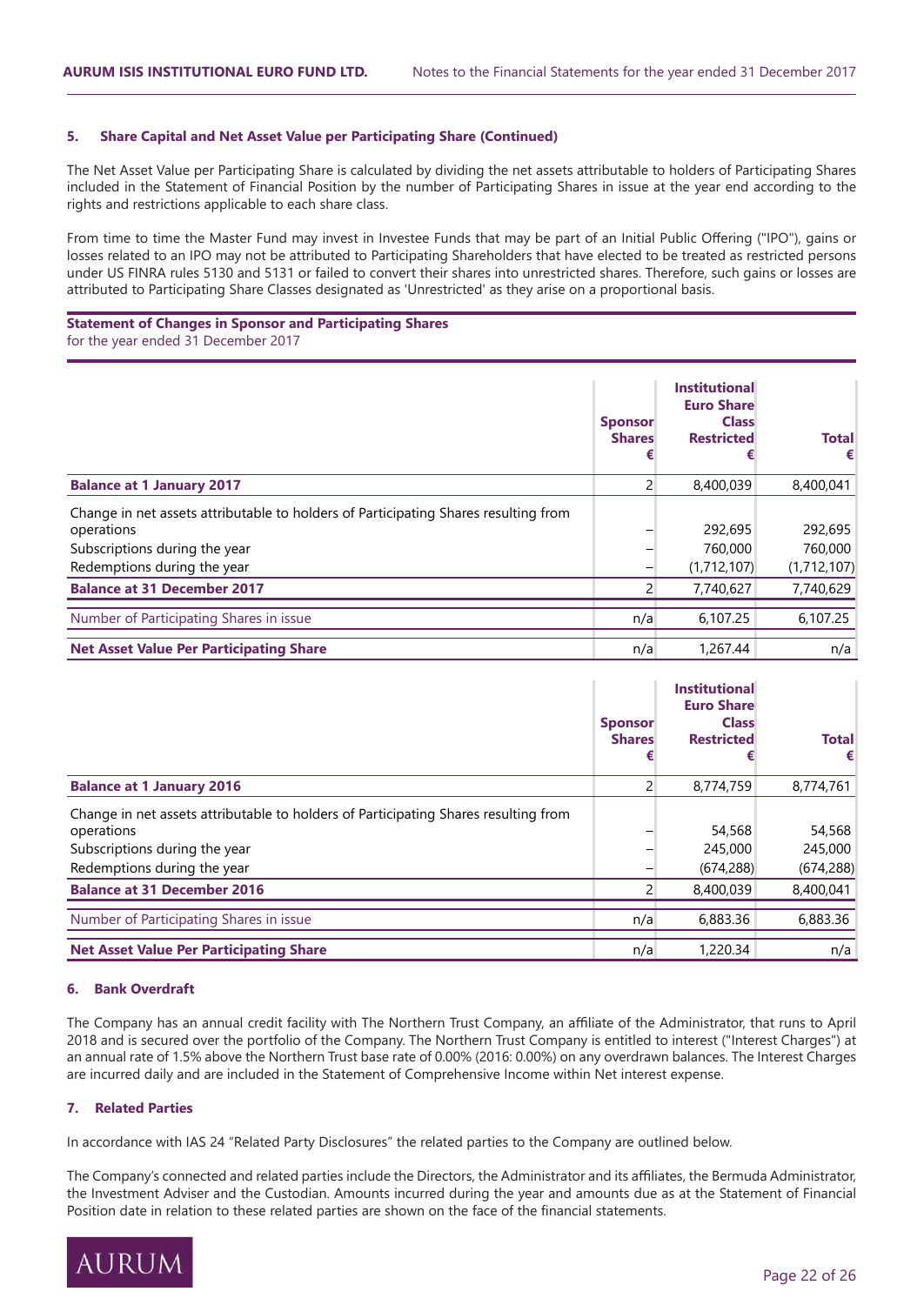## **7. Related Parties (Continued)**

## Key Management Personnel

Mrs T Gibbons is a Director of the Investment Adviser. Mr C C Morris, Mr M J Harvey, Mr A Hopkin and Mr D R Cottingham are Directors of, and directly and indirectly hold shares in, the Investment Adviser. Mr K Gundle is a Shareholder of, and is Vice President of Information with, the Investment Adviser. Mr D R Cottingham, Mr M J Harvey and Mr C C Morris are Directors of Global Fund Services Ltd., the Bermuda Administrator. Mr A Hopkin, Mr M J Harvey and Mr C C Morris are Directors of Continental Sponsors Ltd., the sponsoring broker on the Bermuda Stock Exchange.

The Directors are entitled to remuneration for their services from the Master Fund, please refer to the accompanying Master Fund financial statements for details of remuneration paid to the Directors.

Persons connected to the Directors, as defined under the Irish Stock Exchange listing requirements, directly and indirectly own all of the Sponsor Shares of the Company. At 31 December 2017, Directors and persons so connected did not directly or indirectly hold Participating Shares in the Company (2016: Nil).

The Investment Adviser is also the sponsor, adviser and investment manager to a number of other investment companies and the Directors of the Company and the Investment Adviser may serve as Directors of such companies.

## Other Key Contracts

Please refer to the accompanying Master Fund financial statements for details related to Other Key Contracts.

## **8. Financial Instruments and Risk Exposure**

The Company invests all its assets, other than currency hedging, into the Master Fund which is exposed to market risk, credit risk and liquidity risk arising from the financial instruments it holds. These risks are explained in the financial statements of the Master Fund which are attached. Financial instruments include investments, cash and cash equivalents, interest receivable, dividends receivable, subscriptions receivable, bank overdrafts, accrued expenses, redemptions payable and Participating Shares presented as financial liabilities. The carrying value of these financial instruments in the financial statements approximates their fair value.

The Master Fund and the Feeder Funds operate as an integrated structure whereby the Feeder Funds invest solely into the Master Fund except in respect of currency hedging. Total subscriptions made by the Company into the Master Fund during the year were €1,518,288 (2016: €469,340) and total redemptions made by the Company out of the Master Fund during the year were €1,936,846 (2016: €1,023,649).

Investments in the Master Fund are recorded at the Net Asset Value per share as reported by the Administrator of the Master Fund at the measurement date. Where the Administrator is unable to provide Net Asset Value per share, the Directors make their own assessment of value based on available information. In determining fair value, the Directors take into consideration, where applicable, the impact of suspensions of redemptions, liquidation proceedings, investments in side pockets and any other significant factors.

At 31 December 2017, and 31 December 2016, there were no instances wherein the Administrator was unable to provide the Net Asset Value per share or that the Directors considered it necessary to make any adjustment to the Net Asset Value per share provided in order to arrive at fair value.

As at 31 December 2017, and 31 December 2016, the Company had no capital commitment obligations and no amounts were due from the Company for unsettled purchases. The Company invests into the Master Fund by purchasing the Master Fund's redeemable Participating Shares. The Master Fund allows redemption of these shares on a monthly basis with a 90 day notification period. Movements in the fair value of the Master Fund's portfolio and corresponding movements in the fair value of the Company expose the Company to a profit or loss.

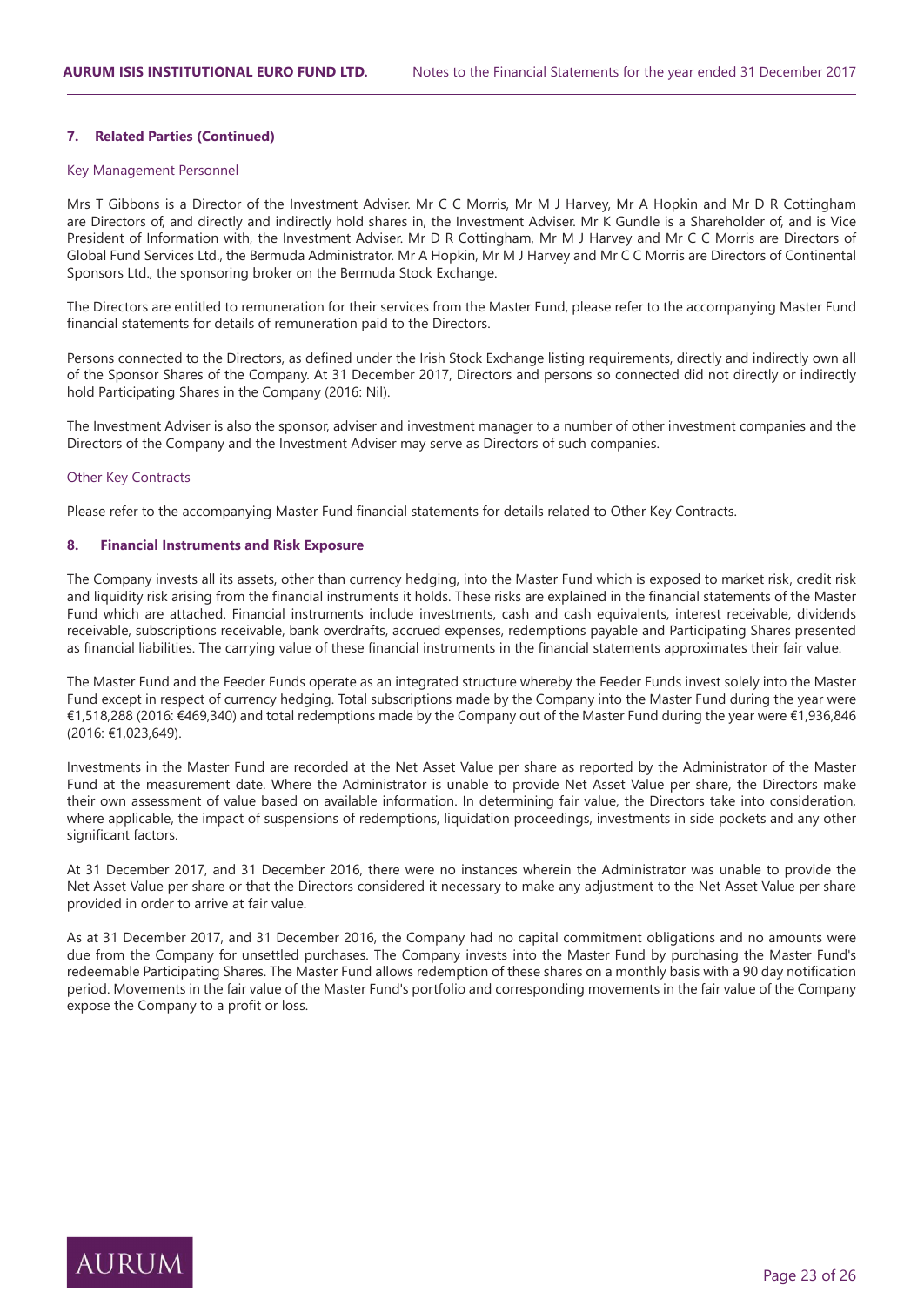## **8. Financial Instruments and Risk Exposure (Continued)**

## Liquidity Risk

The following table shows the contractual undiscounted cash flows of the Company's financial liabilities on the basis of the earliest possible maturity. Participating Shares may be redeemed on a monthly basis subject to 90 days prior notice.

## **As at 31 December 2017**

| $\leq 1$ month | $1 - 3$<br>months | 3 months to<br>1 Year | <b>Total</b> |
|----------------|-------------------|-----------------------|--------------|
| 474,797        |                   |                       | 474,797      |
| 6,457          |                   |                       | 6.457        |
| 25             |                   |                       |              |
|                |                   | 7,740,627             | 7,740,627    |
| 481,279        |                   | 7,740,627             | 8,221,906    |
|                |                   |                       |              |

## **As at 31 December 2016**

| <b>Liabilities</b>                                         | $< 1$ month | $1 - 3$<br>months | 3 months to<br>1 Year    | <b>Total</b> |
|------------------------------------------------------------|-------------|-------------------|--------------------------|--------------|
| Bank overdraft                                             | 225,523     |                   | $\overline{\phantom{0}}$ | 225,523      |
| Investment Adviser fees payable                            | 7.007       |                   |                          | 7.007        |
| Other payables                                             | 37          |                   |                          |              |
| Net assets attributable to holders of Participating Shares |             |                   | 8,400,039                | 8,400,039    |
| <b>Total Liabilities</b>                                   | 232,567     |                   | 8,400,039                | 8,632,606    |

## Currency Risk

The Company is exposed to currency risk in pursuit of its investment objective, set out in note 1 'General'. The currency risk is managed on a monthly basis using Forward Foreign Exchange Contracts.

At the Statement of Financial Position date there was a net exposure to currency risk:

| As at 31 December 2017 |                    |                         |                                              |                   |
|------------------------|--------------------|-------------------------|----------------------------------------------|-------------------|
| Currency               | Monetary<br>Assets | Monetary<br>Liabilities | Forward Foreign<br><b>Exchange Contracts</b> | Net Exposure<br>€ |
| US dollar              | 7,696,881          | (474.797)               | (7, 159, 329)                                | 62,755            |
|                        |                    |                         |                                              |                   |
| As at 31 December 2016 |                    |                         |                                              |                   |

| Currency  | Monetary<br><b>Assets</b> | Monetary<br><b>Liabilities</b> | Forward Foreign<br><b>Exchange Contracts</b> | Net Exposure |
|-----------|---------------------------|--------------------------------|----------------------------------------------|--------------|
| US dollar | 8,505,540                 | (225.523)                      | (8,228,860)                                  | 51,157       |

## Leverage

The Master Fund and the Feeder Funds may use overall leverage up to a maximum of 30% of the Master Fund's and the Feeder Funds' total assets, without double counting, from time to time for general investment purposes or to facilitate redemptions.

During the year the maximum leverage utilised by the Company, measured at any one month end, was less than 16% (2016: less than 3%). Please refer to the Master Fund financial statements for details of the maximum leverage utilised by the Master Fund.

## **9. Forward Foreign Exchange Contracts**

As at 31 December 2017, the Company had entered into and not closed Forward Foreign Exchange Contracts to hedge the value of the Company's portfolio. The contracts, along with cash and cash equivalents and bank overdrafts, are held with the custodian. The custodian is a wholly owned subsidiary of Northern Trust Corporation that had a Long Term Rating from Standard and Poor's of A+ at 31 December 2017 (31 December 2016: A+).

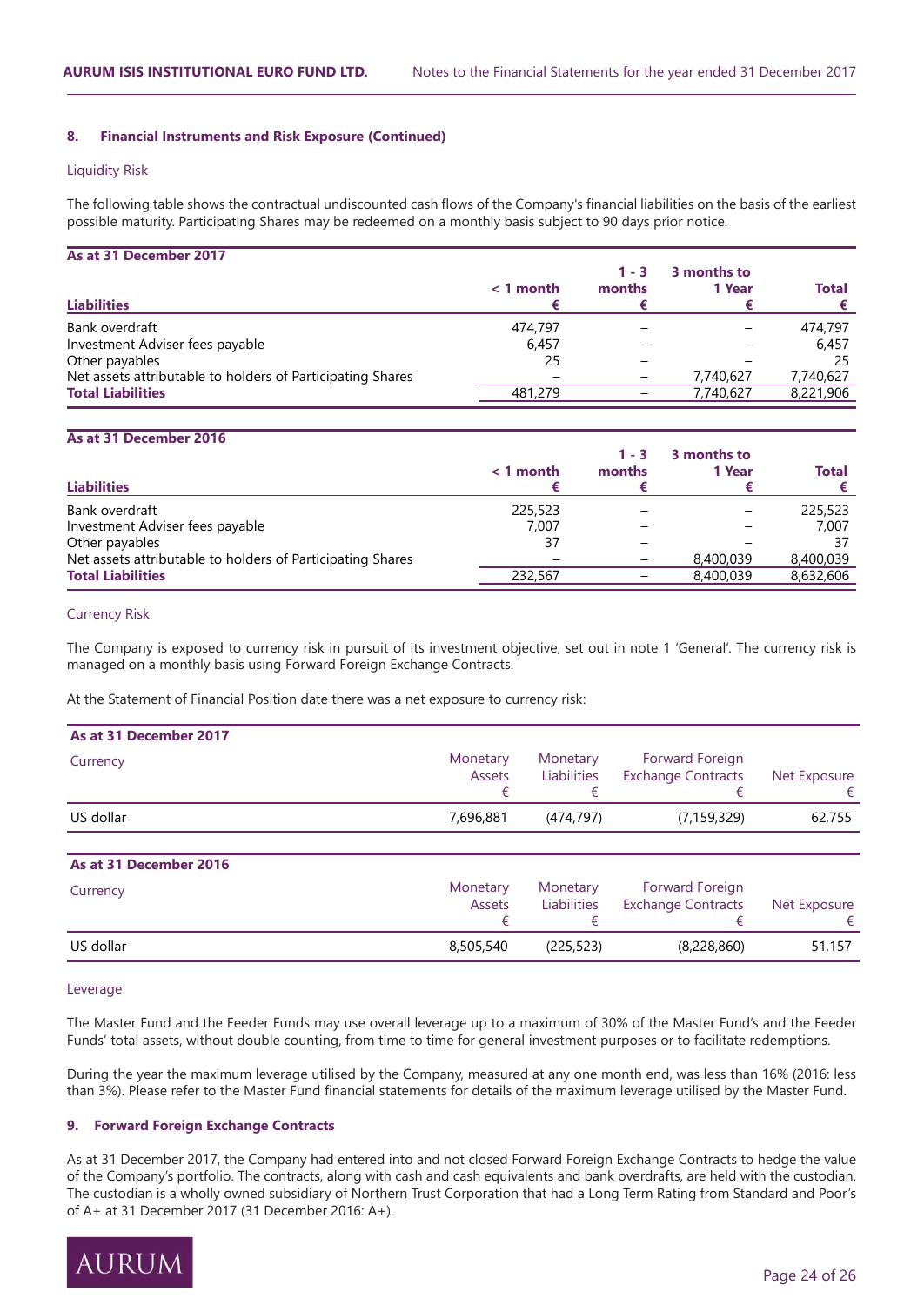## **9. Forward Foreign Exchange Contracts (Continued)**

| <b>Open Forward Foreign Currency Transactions at 31 December 2017</b> |                                                                       |                      |                 |                           |  |  |  |
|-----------------------------------------------------------------------|-----------------------------------------------------------------------|----------------------|-----------------|---------------------------|--|--|--|
| <b>Currency Sold</b>                                                  | <b>Currency Bought</b>                                                | <b>Currency Rate</b> | Maturity date   | Unrealised<br>Gain        |  |  |  |
| US\$ 8,612,258                                                        | €                                                                     | 1.1927               | 31 January 2018 | 61,419                    |  |  |  |
|                                                                       |                                                                       |                      |                 | 61,419                    |  |  |  |
|                                                                       | <b>Open Forward Foreign Currency Transactions at 31 December 2016</b> |                      |                 |                           |  |  |  |
| <b>Currency Sold</b>                                                  | Currency bought                                                       | Currency rate        | Maturity date   | Unrealised<br>Gain/(Loss) |  |  |  |

## **10. Fair Value Measurement**

The fair value hierarchy prioritises the inputs to valuation techniques used to measure fair value. The categorisation of assets and liabilities within the hierarchy is explained in note 10 of the Master Fund's notes to the financial statements.

US\$ 8,734,935 € 1.0615 31 January 2017 –

The fair value of investments in the Master Fund is determined either using unadjusted net asset value (Level 2 valuation). The unadjusted net asset value is used because the units in the Master Fund are redeemable at the reportable net asset value at, or approximately at, the measurement date. If this were not to be the case, then the net asset value would be used as a valuation input and an adjustment applied for lack of marketability or liquidity generally based on available market information (Level 3 valuation). Any adjustment would be based on management judgement after considering the period of restrictions and the nature of the Master Fund.

The fair value of Forward Foreign Exchange Contracts is determined by using quoted forward exchange rates at the reporting date (Level 2 valuation) less contracted forward exchange rates.

The following tables represent the financial instruments carried on the Statement of Financial Position at fair value by level within the valuation hierarchy, under IFRS 13 "Fair Value Measurement", as at 31 December 2017 and 31 December 2016:

| Financial assets at fair value through profit or loss at 31 December 2017 |         |           |         |           |
|---------------------------------------------------------------------------|---------|-----------|---------|-----------|
|                                                                           | Level 1 | Level 2   | Level 3 | Total     |
|                                                                           | €       | €         | €       | €         |
| Aurum Isis Fund Ltd.                                                      |         | 7,696,881 |         | 7,696,881 |
| Net unrealised appreciation on Forward Foreign Exchange Contracts         |         | 61,419    |         | 61,419    |
| Financial assets at fair value through profit or loss at                  |         |           |         |           |
| 31 December 2017                                                          |         | 7,758,300 |         | 7,758,300 |
|                                                                           |         |           |         |           |
| Financial assets at fair value through profit or loss at 31 December 2016 |         |           |         |           |
|                                                                           | Level 1 | Level 2   | Level 3 | Total     |
|                                                                           | €       | €         |         |           |
| Aurum Isis Fund Ltd.                                                      |         | 8,505,540 |         | 8,505,540 |
| Financial assets at fair value through profit or loss at                  |         |           |         |           |
| 31 December 2016                                                          |         | 8,505,540 |         | 8,505,540 |

There were no transfers between Levels 1, 2 or 3 assets held in either year.

No investments have been classified within Level 3 at any time during the year, consequently no reconciliation of Level 3 fair value measurements is required.

For the year ended 31 December 2017, and 31 December 2016, all other assets and liabilities, other than investments at fair value, whose carrying amounts approximate fair value would have been considered to be classified within Level 2 of the fair value hierarchy if such classification was required.



–